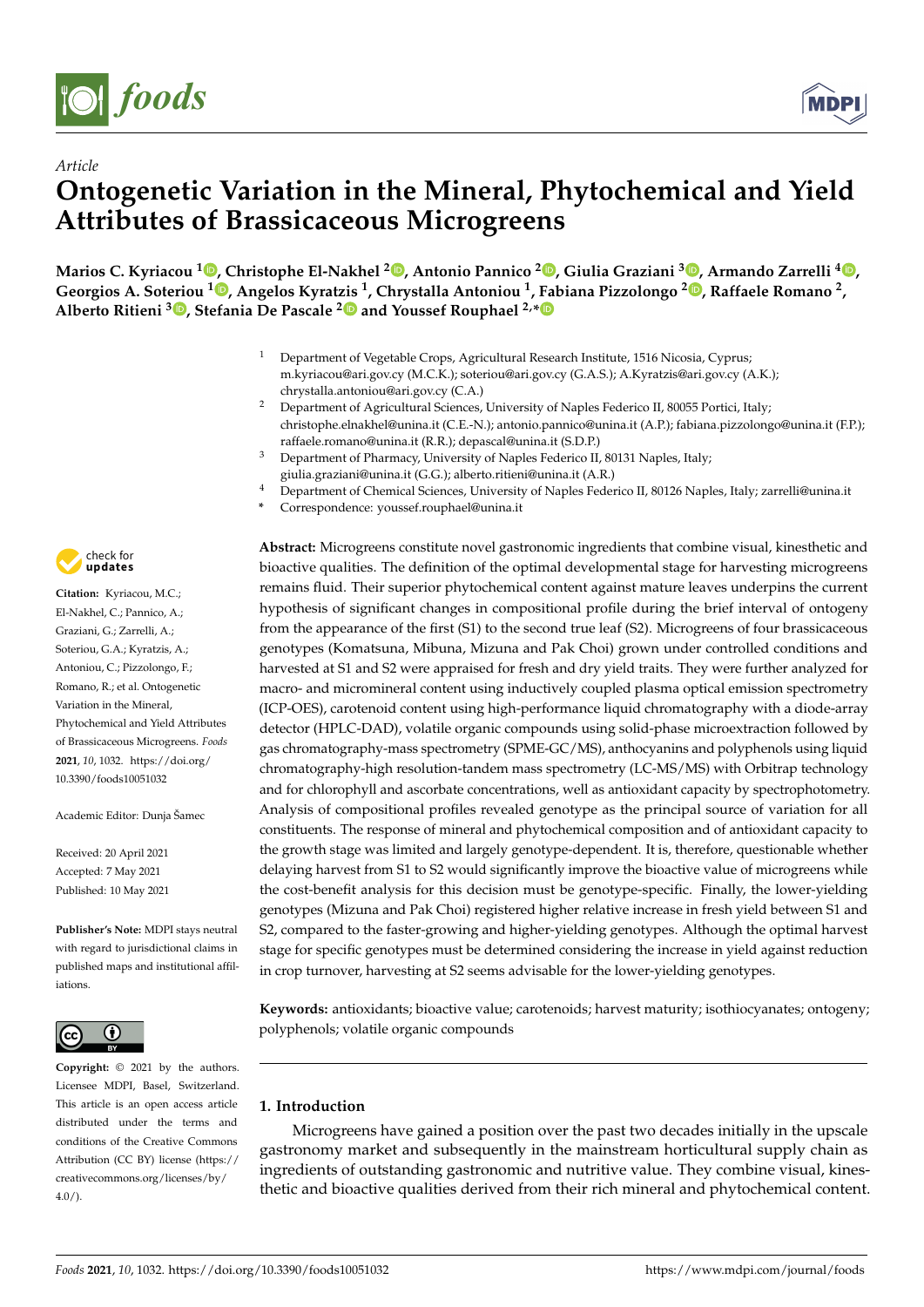The range of genotypes (species, cultivars, landraces) employed for growing microgreens commercially has been rapidly expanding along with the industry, yet the majority of genotypes come from the families *Brassicaceae*, *Asteraceae*, *Chenopodiaceae*, *Lamiaceae, Apiaceae*, *Amarillydaceae, Amaranthaceae* and *Cucurbitaceae* [\[1\]](#page-18-0).

Microgreens have been shown to be good sources of minerals that constitute necessary dietary intake requirements, particularly of the macroelements (K, Ca and Mg) and the microelements (Fe and Zn;  $[2,3]$  $[2,3]$ ). The phytochemical content of microgreens attributed bioactive value comprises phenolic compounds, encountered as flavonoids (including anthocyanidins) and nonflavonoids (mostly phenolic and hydroxycinnamic acids), carotenoids (β-carotene, lutein and violaxanthin), ascorbic acid, phylloquinone and tocopherols [\[4–](#page-18-3)[7\]](#page-18-4). Microgreens of the *Brassicaceae*, which comprise the most extensive repository of genetic resources for commercial microgreens production [\[1](#page-18-0)[,8\]](#page-18-5), are also significant sources of glucosinolates [\[9,](#page-18-6)[10\]](#page-18-7), encountered mostly in the form of isothiocyanates [\[11\]](#page-18-8), which indicates an active glucosinolate metabolism in the early post-germination stages of development.

The mineral and phytochemical composition of microgreens and their in vitro antioxidant capacity has been found responsive to several preharvest factors, among which the most influential seems to be the choice of genotype  $[1,4]$  $[1,4]$ . Growth conditions nonetheless also demonstrate the capacity to modulate the compositional profiles of microgreens significantly. These include substrate material, which may range considerably in physicochemical parameters between natural fiber and synthetic substrates [\[3](#page-18-2)[,12\]](#page-18-9), and nutrient supplementation strategies [\[13–](#page-18-10)[17\]](#page-18-11). Moreover, pre-harvest light conditions (quality, intensity and photoperiod) have been demonstrated effective tools in modulating growth and compositional attributes of microgreens, particularly secondary metabolites, rendering Light Emitting Diode (LED) light modules instrumental for the operation of microgreen plant factories [\[18](#page-18-12)[–20\]](#page-18-13).

The developmental stages of the early post-germination plant ontogeny may dictate significant changes in plant physicochemical constitution and phytochemical content [\[6](#page-18-14)[,21](#page-18-15)[,22\]](#page-18-16). The optimal stage for harvesting microgreens should combine prime yield attributes and high crop turnover with prime sensory and functional quality. Previous research on microgreens differentiates clearly sprouts from microgreens, based on light requirements during growth and the harvesting of microgreens without roots at the substrate-hypocotyl interface. Yet the definition of microgreens with respect to the exact developmental stage at harvest remains relatively fluid. Kyriacou et al. [\[1\]](#page-18-0) defined microgreens as greens harvested upon the appearance of the first pair of true leaves, when cotyledons are fully expanded and still turgid. However, the developmental stage at harvest reported in different works varies, with some applying harvest at the cotyledonary stage [\[23](#page-18-17)[,24\]](#page-19-0), others at the appearance of the first true leaf [\[6,](#page-18-14)[8,](#page-18-5)[25\]](#page-19-1) and yet others at the second true leaf [\[3,](#page-18-2)[7,](#page-18-4)[24,](#page-19-0)[26\]](#page-19-2). Other than the obvious change in fresh biomass between successive stages of ontogeny, previous work has also demonstrated significant changes in secondary plant metabolites and mineral content that constitute integral parts of the vegetables' functional qualities [\[27\]](#page-19-3).

The superior phytochemical content of microgreens against mature leaves postulated in previous works  $[4,21,24]$  $[4,21,24]$  $[4,21,24]$ , has underpinned the current hypothesis that significant changes in compositional profile may take place during the brief interval of microgreens' ontogeny from the appearance of the first (S1) to the second true leaf (S2). Accordingly, microgreens of four brassicaceous genotypes (Komatsuna, Mibuna, Mizuna and Pak Choi) grown under controlled conditions and harvested at S1 and S2 were appraised for fresh and dry yield traits. They were further analyzed for macro- and micromineral content by inductively coupled plasma optical emission spectrometry (ICP-OES), carotenoid content through HPLC-DAD, volatile organic compounds using SPME-GC/MS, anthocyanins and polyphenols using Orbitrap LC-MS/MS and chlorophyll and ascorbate concentrations as well as in vitro antioxidant capacity by spectrophotometry. The results of the current study will enhance our understanding of potential ontogenetic variation in the mineral,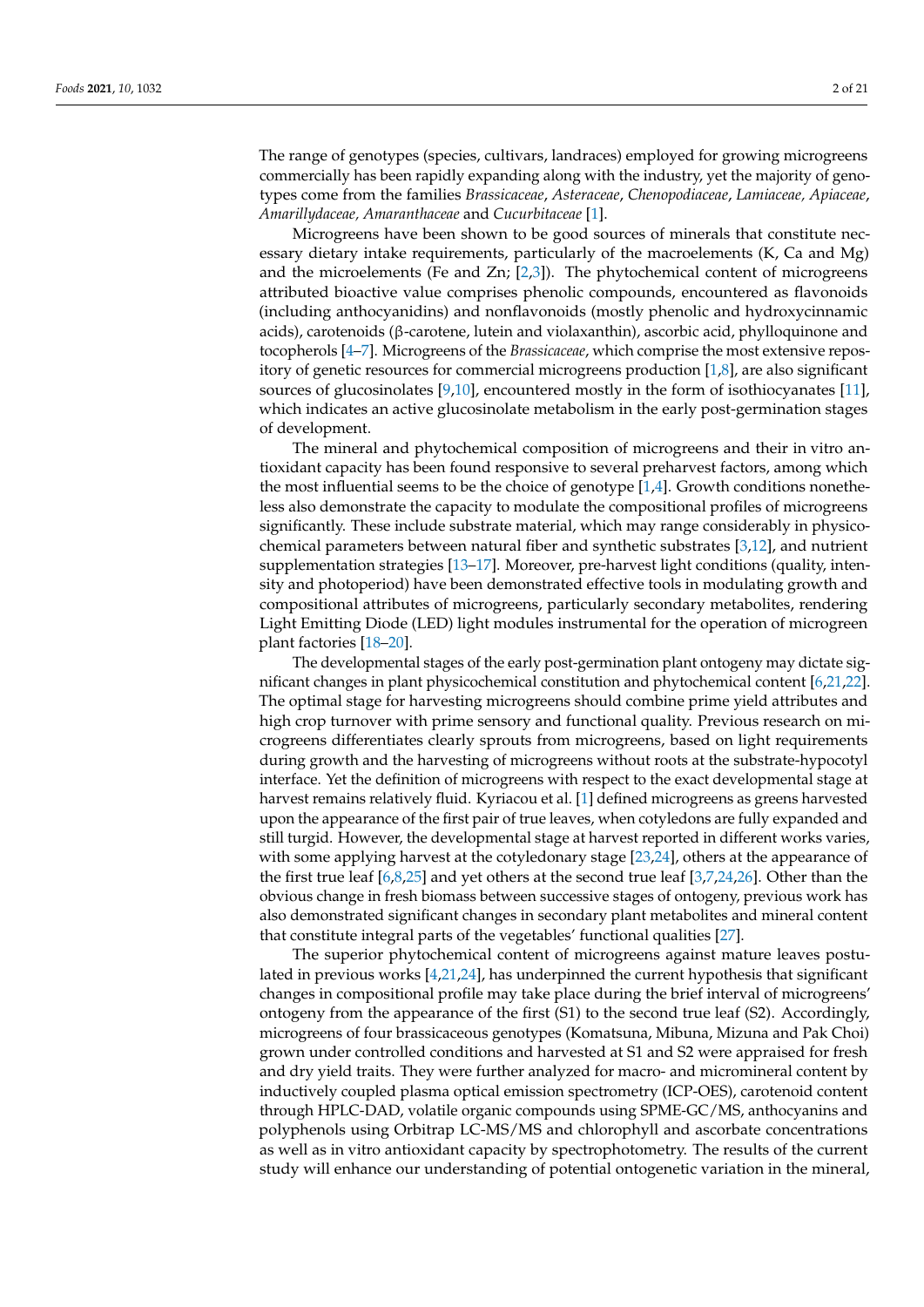phytochemical and yield attributes of brassicaceous microgreens and therefore, in the elucidation of microgreens definition with respect to harvest maturity.

#### **2. Materials and Methods**

#### *2.1. Microgreen Genotypes and Growth Chamber Conditions*

Two green-pigmented genotypes [(mibuna (*Brassica rapa* L. subsp. *nipposinica*) and mizuna (*Brassica rapa* var. *japonica* cv. Greens)] and two red-pigmented genotypes [komatsuna (*Brassica rapa* L. var. *perviridis*) and Pak Choi (*Brassica rapa* L. subsp. *chinensis*)] were used. Mizuna seeds were provided by Condor Seed Production (Yuma, AZ, USA), while the rest of the seeds were bought from CN Seeds Ltd (Pymoor, Ely, Cambrigeshire, UK). The experiment was carried out at the Agricultural Research Institute (Department of Vegetable Crops), Nicosia, Cyprus, in a controlled growth chamber (MIR-554 growth chamber, Panasonic, Gunma, Japan). Seeds were sown at a density of  $70,000$  seeds m<sup>-2</sup> and germinated in darkness at 24 ◦C and 100% relative humidity (RH), by applying irrigation with osmotic water until emergence. Upon emergence, the growth chamber was set at  $24/18 \pm 2$  °C and RH at 65/75% according to a 12 h photoperiod delivered by Light Emitting Diode (LED) panels (K5 Series XL750, Kind LED, Santa Rosa, CA, USA). Photosynthetic photon flux density at the canopy level was maintained at 300  $\pm$  10 μmol m<sup>−2</sup> s<sup>−1</sup>. Growth was facilitated in plastic trays (W  $\times$  L  $\times$  D: 14  $\times$  19  $\times$  6 cm) filled with a peat-based substrate, as described in detail by Pannico et al. [\[28\]](#page-19-4). Daily fertigation with a quarter-strength modified Hoagland formulation (electrical conductivity  $400 \pm 50$  mS cm<sup>-1</sup> and pH 6  $\pm$  0.2) was applied using a laboratory beaker. The composition and concentration of the constituent macro- and microelements is detailed in Pannico et al. [\[28\]](#page-19-4). All treatments were replicated three times while daily rotation of tray positions maintained an equal distribution of light and humidity over the chamber growth surface.

#### *2.2. Canopy Colorimetric Measurements, Phenological Harvest Stage and Sampling*

Prior to microgreen harvesting, CIELAB color space chroma of the microgreens canopy was measured by means of a portable chroma meter (CR-400, Minolta, Osaka, Japan). Eight measurements per tray/replicate were obtained. Microgreens of the four cultivated Brassica genotypes were harvested at two different growth stages (Figure [1\)](#page-3-0): S1 (appearance of the first true leaf) and S2 (appearance of the second true leaf). S1 and S2 in all genotypes were attained 7 and 12 days after sowing, respectively. At each stage, microgreens were harvested just above substrate level and immediately assessed for fresh weight. Afterwards, a random part of the sample was used fresh for the analysis of volatile organic compounds by SPME-GC/MS, another part was conserved at −80 ◦C for phytochemical analyses (either fresh-frozen or lyophilized), and a part was placed in a forced-air oven at 65 ◦C until reaching constant dry weight, as determined on an analytical balance (XT120A, Precisa Gravimetrics, Dietikon, Switzerland). Dry matter content was calculated and expressed as percentage of fresh weight. Dried microgreens leaves and stems were ground in a Wiley Mill (841-microns screen) for mineral analysis.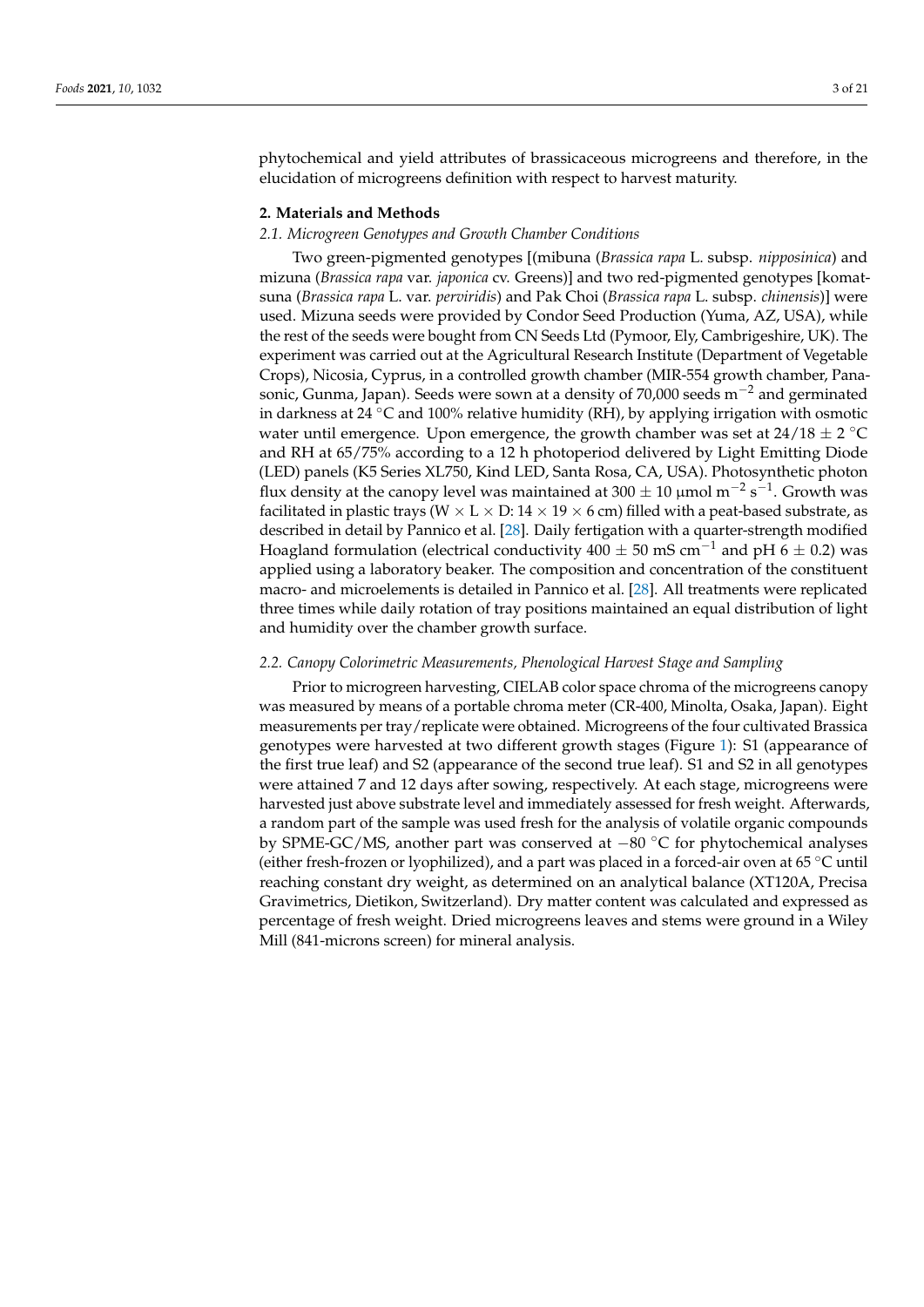<span id="page-3-0"></span>

**Figure 1.** Phenological stages for harvesting four *Brassica rapa* L. genotypes (Komatsuna, Mibuna, Mizuna, Pak Choi grown under controlled conditions: S1-appearance of the first true leaf; S2-appearance of the second true leaf). under controlled conditions: S1-appearance of the first true leaf; S2-appearance of the second true leaf).

### *2.3. Chlorophyll, Total Ascorbic Acid and Hydrophilic Antioxidant Capacity 2.3. Chlorophyll, Total Ascorbic Acid and Hydrophilic Antioxidant Capacity*

The Lichtenhaler and Wellburn [\[29\]](#page-19-5) protocol was implemented for determining the The Lichtenhaler and Wellburn [29] protocol was implemented for determining the chlorophyll content of microgreens. Spectrophotometric determination of chlorophylls *a* chlorophyll content of microgreens. Spectrophotometric determination of chlorophylls *a* and *b* extracted in 90% acetone was performed at 662 and 645 nm on a Hach DR 4000 spectrophotometer (Hach Co., Loveland, CO, USA). Total chlorophyll content was calculated as the sum of chlorophylls *a* and *b* and expressed as μg kg<sup>−1</sup> fw.

Analysis of total ascorbic acid (TAA) was performed according to the method of Analysis of total ascorbic acid (TAA) was performed according to the method of Kampfenkel et al. [\[30\]](#page-19-6) and the results were expressed in mg kg<sup>-1</sup> fw. The hydrophilic antioxidant capacity (HAC) of lyophilized microgreens was assessed through UV-Vis antioxidant capacity (HAC) of lyophilized microgreens was assessed through UV-Vis spectrophotometry based on the *N*,*N*-dimethyl-p-phenylenediamine (DMPD) method of spectrophotometry based on the *N*,*N*-dimethyl-p-phenylenediamine (DMPD) method of Fogliano et al. [\[31\]](#page-19-7) and expressed in mmol ascorbate equivalents kg<sup>-1</sup> dw.

# *2.4. Analysis of Macro- and Micro-Minerals by ICP-OES 2.4. Analysis of Macro- and Micro-Minerals by ICP-OES*

Macro (P, K, Ca, Mg, and Na) and microminerals (Fe, Mn, Mo, Se and Zn) were Macro (P, K, Ca, Mg, and Na) and microminerals (Fe, Mn, Mo, Se and Zn) were determined using inductively coupled plasma optical emission spectrometry (ICP-OES determined using inductively coupled plasma optical emission spectrometry (ICP-OES Spectroblue, Spectro Ametek, Berwyn, PA, USA), as detailed in Volpe et al. [32]. Spectroblue, Spectro Ametek, Berwyn, PA, USA), as detailed in Volpe et al. [\[32\]](#page-19-8). Microwaveassisted digestion (MLS-1200 Microwave Laboratory Systems, Milestone, Shelton, CT, USA) of about 1 g of desiccated microgreens in 10 mL of 65% HNO<sub>3</sub> and 37% HCl (3:1,  $v/v$ ) was performed and the digested solutions were then brought to 50 mL with until the digest water (Milli-Q, Merck Millipore, Darmstadt, Germany). Calibration curves for nonalkaline from 1.0 to 100 µg L<sup>−1</sup> and expressed in µg g<sup>−1</sup> dw. Calibration curves for alkaline elements From 1.0 to 100 μg L−1 and expressed in μg g−1 dw. Calibration curves for antaline elements (P, K, Ca, Mg, and Na) were established in the range of standard concentrations from 100  $\mu$ g L<sup>−1</sup> to 10 mg L<sup>−1</sup> and expressed in mg g<sup>−1</sup> dw. Accuracy was checked by concurrent Fg L−1 to 10 mg L−1 and expressed in mg g−1 dw. Accuracy was checked by concentration<br>analysis of standard reference material (BCR CRM 142R-Commission of the European checked by concerning and concerning the concerning of the state of standard reference material (CRM  $\frac{100}{\pi}$ Communities, 1994) and recoveries ranged from 86 to 98%. was performed and the digested solutions were then brought to 50 mL with ultrapure elements (Fe, Mn, Mo, Se and Zn) were established in the range of standard concentrations

#### *2.5. Analysis of Carotenoids by HPLC-DAD*

*2.5. Analysis of Carotenoids by HPLC-DAD*  Carotenoids from lyophilized microgreens samples were extracted, separated and quantified as previously described by Kyriacou et al. [\[7\]](#page-18-4). An Agilent HPLC system (Agilent Technologies, Santa Clara, CA, USA) furnished with a 1200 Series quaternary pump and a 1260 Diode Array Detector Separation was employed. Separation was implemented on a Gemini C18 (Phenomenex, Torrance, CA, USA) reverse phase column (250 mm  $\times$  4.6 mm,  $5 \mu m$ ). Quantification was based on external standard calibration curves established using β-carotene and lutein commercial standards at six concentrations in the range  $5$  to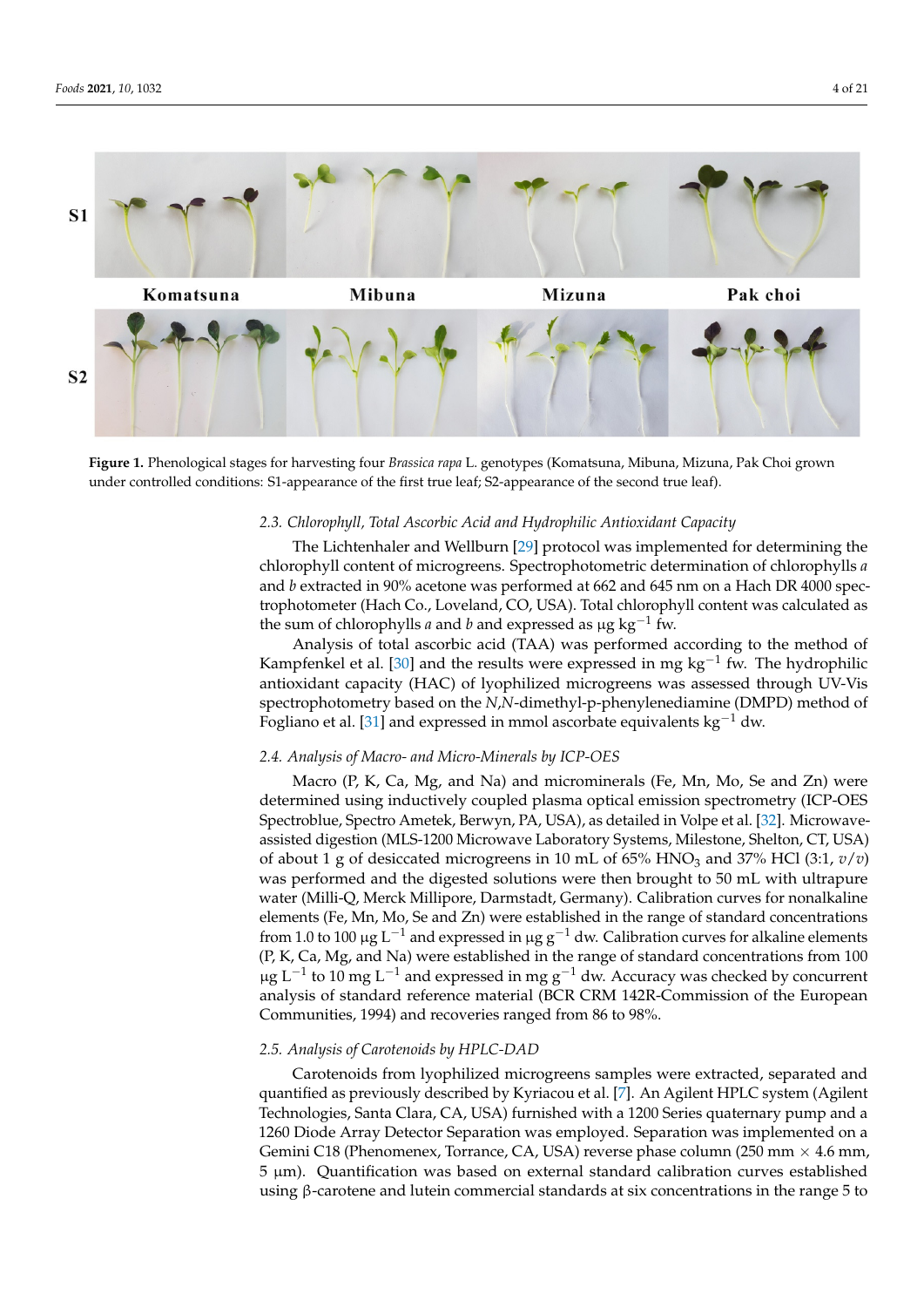100 μg mL<sup>-1</sup>. Results were expressed in mg k<sup>-1</sup> dw. A representative HPLC-Diode array chromatogram of carotenoids extracted from Komatsuna microgreens monitored at 450 nm is reported in Figure S1.

#### *2.6. Analysis of Anthocyanins and Polyphenols by UHPLC-Q-Orbitrap HRMS*

Anthocyanins and polyphenols were extracted from lyophilized microgreens and analyzed by the method detailed in Kyriacou et al. [\[7\]](#page-18-4) and El-Nakhel et al. [\[33\]](#page-19-9). Analysis was facilitated on a UHPLC system (Dionex UltiMate 3000, Thermo Fisher Scientific, MA, USA) coupled to a Q-Exactive Orbitrap mass spectrometer (UHPLC, Thermo Fischer Scientific, MA, USA). Chromatographic separation of anthocyanins and polyphenols was performed using a Luna Omega PS 1.6  $\mu$ m (50 mm  $\times$  2.1 mm, Phenomenex) column. Compound identification and quantification was facilitated using a Q-Exactive Orbitrap mass spectrometer (UHPLC, Thermo Fischer Scientific, Waltham, MA, USA) operated in fast negative/positive ion switching mode (Thermo Scientific, Bremen, Germany). Two scan events (Full scan MS and All ion fragmentation, AIF) were set for all compounds of interest. Analysis and processing of data was performed using software Xcalibur v.3.0.63 (Xcalibur, Thermo Fisher Scientific, Waltham, MA, USA).

The concentrations of all anthocyanin and polyphenol compounds were expressed in  $\mu$ g g<sup>-1</sup> dw. Representative UHPLC-HRMS chromatograms of anthocyanin and polyphenol compounds extracted from Komatsuna microgreens are reported in Figures S2 and S3. The individual phenolic compounds were identified and quantified by comparison with available standards. In particular, anthocyanins were quantified using an external calibration curve built with cyanidin-glucoside and their concentration was expressed as cyanidinglucoside equivalents. As regards polyphenolic compounds the external calibration curves of the following standards have been used: rutin for all quercetin derivatives, kaempferol-3-*O*-glucoside for all kaempferol derivatives, caffeic acid for caffeic acid and its derivatives, ferulic acid for ferulic acid and its derivatives, apigenin-7-*O*-rutinoside for apigenin-7- *O*-rutinoside and its derivative, naringin for naringin and finally luteolin-3-*O*-rutinoside reference standard for luteolin-3-*O*-rutinoside. The robustness of the analytical method was assessed using the corresponding standards. As some standards were not available for identification MS/MS experiments had to be used. Linearity, the limit of detection (LOD), limit of quantification (LOQ), precision and recovery for the eight authentic standards were reported in Supplementary Material (Table S1).

#### *2.7. Analysis of Volatile Organic Compounds by SPME-GC/MS*

Volatile organic compounds (VOCs) were extracted by Solid-Phase Micro-Extraction (SPME) and analyzed by Gas Chromatography coupled to Mass Spectrometry (GC/MS), following the methodology outlined by Huang et al. [\[34\]](#page-19-10) and Klimankova et al. [\[35\]](#page-19-11), with some modifications. One g of fresh microgreens was positioned in a 20 mL headspace glass vial with a screw-top PTFE septum (Supelco<sup>®</sup>, Bellefonte, PA, USA). Migration of the VOCs to headspace was induced by 10 min stirring at 40 °C with an ARE<sup>®</sup> magnetic stirrer (Velp<sup>®</sup> Scientifica, Usmate Velate, Monza Brianza, Italy). Adsorption of VOCs was implemented by introducing a 50/30-µm-thick, one-cm-long divinylbenzene/carboxane/polydimethylsiloxane fiber into the vial (Supelco®, Bellefonte, PA, USA) for 20 min at 40 °C. The fiber was subsequently injected for desorption into a split-splitless injector at 230 ℃ for 10 min of an Agilent 6890N GC coupled to a 5973N MS detector (Agilent, Santa Clara, CA, USA). Following a splitless injection of the samples, separation was facilitated in a capillary column 30-m-long and 0.250-mm-thick, coated with a 0.25-µm film of 5% phenyl/95% dimethylpolysiloxane (Supelco®, Bellefonte, PA, USA). Oven temperature was kept at 50 °C for 2 min, then ramped from 50 to 150 °C at 10 °C min<sup>-1</sup> and from 150 to 280 °C at 15 °C min<sup>-1</sup>. Helium was used as the carrier gas at 1 mL min<sup>-1</sup>. Injection source and ion source temperatures were 250 and 230 °C, respectively, and the MS was operated at 70 eV. Headspace VOCs were analyzed by comparing mass spectra and retention times with the Atomic Spectra Database version 1.6 of National Institute of Standards and Technology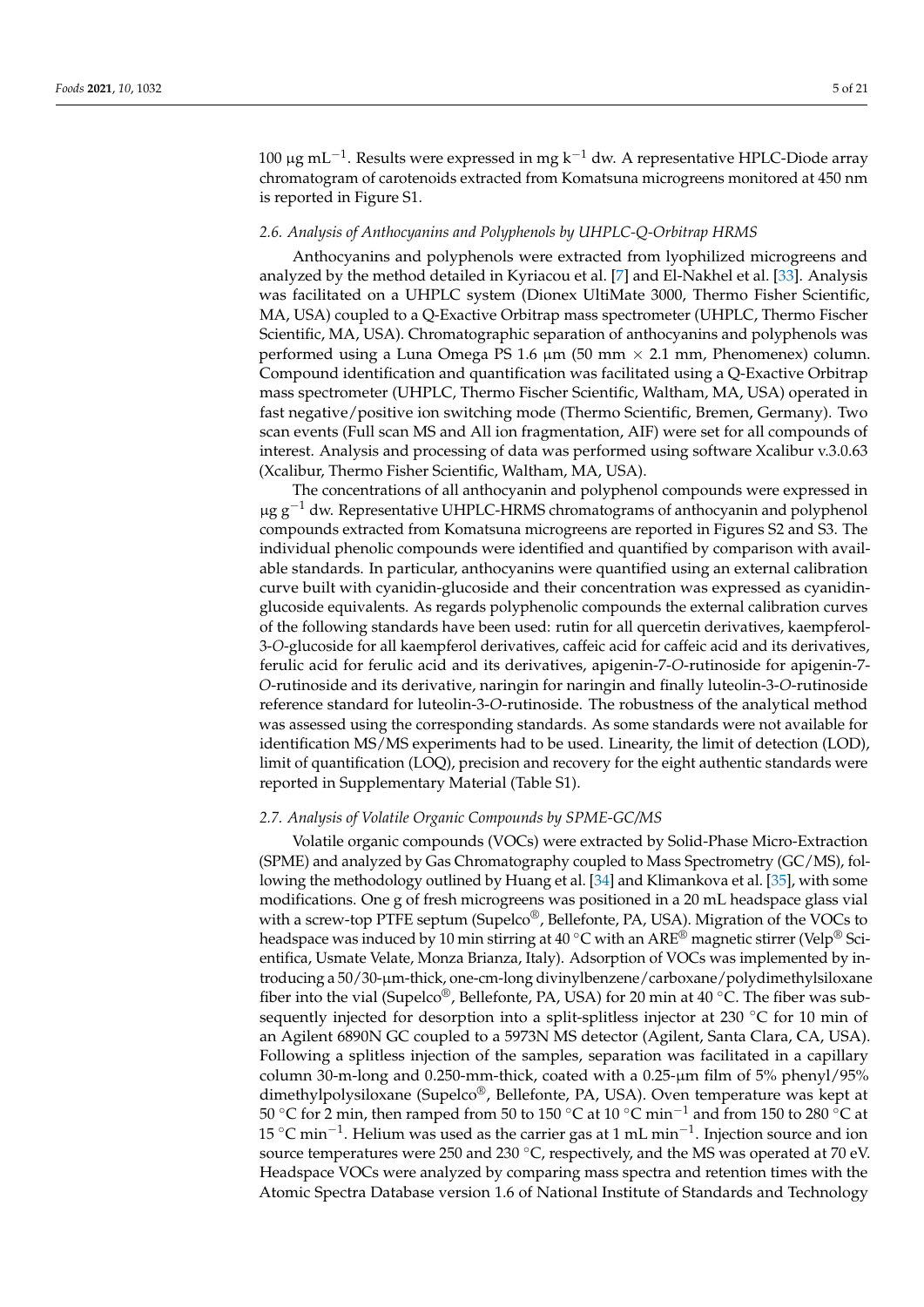(NIST) libraries. Samples were analyzed in triplicates and the results were expressed in percentage (%). Representative chromatograms of VOCs extracted by SPME and analyzed by GC/MS, from Komatsuna and Pack Choi microgreens are reported in Figure S4.

#### *2.8. Statistical Analysis*

Data were subjected to two-way analysis of variance (ANOVA) using JMP statistical package (SAS Institute, Inc., Cary, NC, USA). Genotype means and genotype  $\times$  growth stage means were compared and separated according to the Tukey–Kramer honestly significant difference (HSD) test. Growth stage means were compared according to the Student's *t*-test, provided that the main effect of the growth stage was significant according to the ANOVA.

#### **3. Results**

#### *3.1. Yield, Dry Matter and Colorimetric Components*

The highest fresh yield was obtained from Mibuna and Komatsuna microgreens and the lowest from Mizuna (Table [1\)](#page-5-0). A significant increase in fresh yield was observed between growth stages in all genotypes. However, the relative increase in fresh yield between S1 and S2 differed markedly between genotypes, as indicated by significant  $M \times S$  interaction. Intriguingly, the largest increase was noted in Mizuna (80.1%) and Pak Choi (33.3%), which were the genotypes having lower mean yield than the Mibuna and Komatsuna microgreens. Similar effects were observed for dry weight with significantly higher dry weight obtained for Mibuna and Komatsuna than Pak Choi and Mizuna, with the latter incurring however the largest increase (119%) between growth stages. Pak Choi and Mizuna also attained lower dry matter content than Mibuna and Komatsuna. Dry matter increased from S1 to S2 by a mean increment of 12.2% in all genotypes except Mibuna, which did not incur significant change in dry matter content. Chroma was most intense in the green-colored Mibuna and Mizuna compared to the darker-colored Komatsuna and Pak Choi. Chroma increased between S1 and S2 in all genotypes but higher relative increase was observed in the purple-colored than the green-colored genotypes.

| <b>Source of Variance</b> | Yield                        | Dry Weight                  | <b>Dry Matter</b>             | Chroma                        |
|---------------------------|------------------------------|-----------------------------|-------------------------------|-------------------------------|
|                           | $(kg FW m^{-2})$             | $(g m^{-2})$                | (%)                           |                               |
| Genotype (M)              |                              |                             |                               |                               |
| Komatsuna                 | $2.65 \pm 0.14$ <sup>a</sup> | $157\pm14$ $^{\rm a}$       | $5.89 \pm 0.21$ b             | $4.61 \pm 0.33$ c             |
| Mibuna                    | $2.63\pm0.16$ $^{\rm a}$     | $165\pm12$ $^{\rm a}$       | $6.27\pm0.09$ $^{\rm a}$      | $23.58 \pm 0.94$ b            |
| Mizuna                    | $2.19 \pm 0.28$ c            | $120 \pm 20$ c              | $5.35\pm0.24$ $^{\rm c}$      | 33.29 $\pm$ 1.05 <sup>a</sup> |
| Pak Choi                  | $2.45 \pm 0.16^{\mathrm{b}}$ | $136 \pm 11^{\mathrm{b}}$   | $5.54 \pm 0.12$ <sup>c</sup>  | $4.26 \pm 0.79$ c             |
| $p$ -value                | < 0.001                      | < 0.001                     | < 0.001                       | < 0.001                       |
| Growth stage (S)          |                              |                             |                               |                               |
| S <sub>1</sub>            | $2.07 \pm 0.10^{\mathrm{b}}$ | $113 \pm 7.5^{\mathrm{b}}$  | $5.43 \pm 0.15^{\text{ b}}$   | $14.74 \pm 3.61$              |
| S <sub>2</sub>            | $2.89 \pm 0.03$ <sup>a</sup> | $176 \pm 4.6^{\text{ a}}$   | $6.09 \pm 0.09$ <sup>a</sup>  | $18.13 \pm 3.92$              |
| <i>p</i> -value           | < 0.001                      | < 0.001                     | < 0.001                       | 0.051                         |
| $M \times S$              |                              |                             |                               |                               |
| Komatsuna $\times$ S1     | $2.34 \pm 0.05^{\mathrm{b}}$ | $127 \pm 4.5$ ef            | $5.42 \pm 0.08$ <sup>cd</sup> | $3.96 \pm 0.04$ <sup>f</sup>  |
| Komatsuna $\times$ S2     | $2.95\pm0.09$ $^{\rm a}$     | $188 \pm 7.1$ ab            | $6.35 \pm 0.06$ <sup>a</sup>  | $5.26 \pm 0.33$ <sup>e</sup>  |
| Mibuna $\times$ S1        | $2.27 \pm 0.08^{\text{ b}}$  | $140 \pm 4.5$ de            | $6.17 \pm 0.03$ <sup>ab</sup> | $21.52 \pm 0.16$ <sup>d</sup> |
| Mibuna $\times$ S2        | $2.99\pm0.03$ $^{\rm a}$     | $190 \pm 6.3$ <sup>a</sup>  | $6.37\pm0.17$ $^{\rm a}$      | $25.65 \pm 0.34$ <sup>c</sup> |
| Mizuna $\times$ S1        | $1.56 \pm 0.08$ c            | $75.2 \pm 4.6^{\circ}$      | $4.82\pm0.06$ $^{\rm e}$      | $30.95 \pm 0.15^{\text{ b}}$  |
| Mizuna $\times$ S2        | $2.81 \pm 0.06$ <sup>a</sup> | $165 \pm 6.1$ bc            | $5.88 \pm 0.10^{\mathrm{b}}$  | $35.64 \pm 0.17$ <sup>a</sup> |
| Pak Choi $\times$ S1      | $2.10 \pm 0.04$ b            | $111 \pm 3.0$ <sup>f</sup>  | $5.31 \pm 0.11$ <sup>d</sup>  | $2.54\pm0.19$ $^{\rm g}$      |
| Pak Choi $\times$ S2      | $2.80 \pm 0.03$ <sup>a</sup> | $161 \pm 1.4$ <sup>cd</sup> | $5.77 \pm 0.08$ bc            | $5.98 \pm 0.29$ <sup>e</sup>  |
| <i>p</i> -value           | < 0.001                      | 0.005                       | 0.002                         | < 0.001                       |

<span id="page-5-0"></span>**Table 1.** Yield and colorimetric attributes of four *Brassica rapa* L. microgreens genotypes harvested at the first (S1) or second true-leaf stage (S2). All data are expressed as mean  $\pm$  standard error,  $n = 3$ .

Different letters within each column indicate significant differences according to a Tukey–Kramer HSD test (*p* = 0.05). Microgreens growth stages were compared according to Student's *t*-test.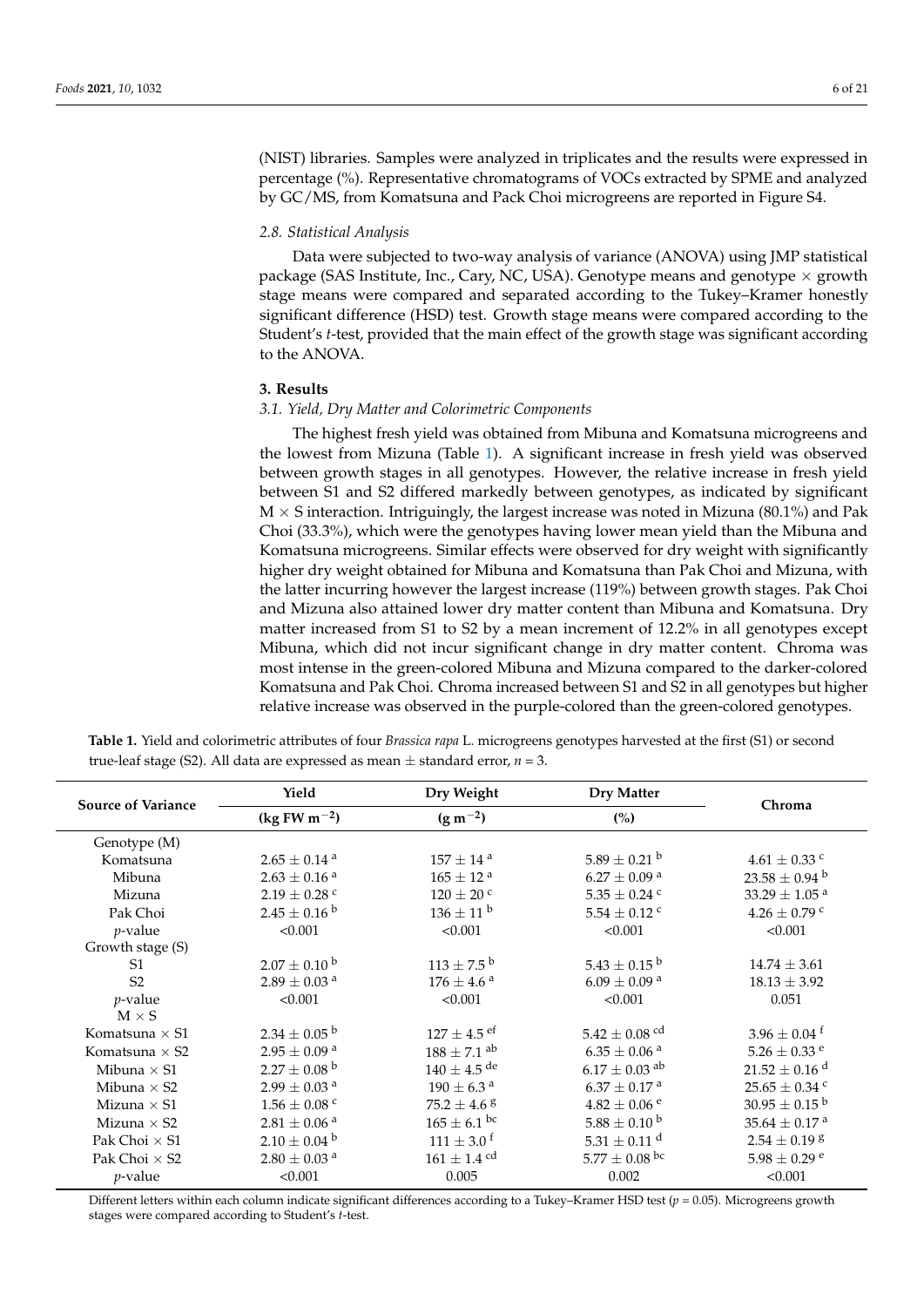#### *3.2. Mineral Composition*

All eleven macro- and microminerals examined differed significantly between genotypes (Table [2\)](#page-7-0). Pak Choi and Komatsuna were the microgreen genotypes with the highest content in the macrominerals P and K. Pak Choi was also the genotype richest in the macromineral Mg and the microminerals Fe and Zn. Mibuna was the richest genotype in Ca and in the microminerals Mn and Se, whereas Mizuna was the richest in Na and Mo.

Phosphorous, Na and Mo concentrations did not differ between growth stages in any of the genotypes examined. Potassium, Ca, Mg, Fe, Se and Zn concentrations exhibited a variable response to the growth stage as indicated by significant  $M \times S$  interaction. Potassium concentration did not differ between stages in Mibuna, Mizuna and Pak Choi, whereas in Komatsuna concentration was lower at S2 compared to S1. Calcium concentration was overall higher at S2 than S1. However, in Mizuna and Komatsuna, this difference was nonsignificant. Magnesium concentration was unchanged between growth stages in Komatsuna, Mizuna and Pak Choi but it increased significantly at S2 in Mibuna. Iron concentration exhibited the most varied response across genotypes with higher concentration observed in Komatsuna and Pak Choi at S1, lower concentration at S1 in Mibuna and no change in Mizuna. Selenium concentration showed no response to the growth stage in all genotypes but Pak Choi demonstrated higher concentration at S1. Finally, Zn concentration increased at S2 in Mizuna but remained unaltered in the rest three genotypes (Table [2\)](#page-7-0).

In summary, major changes between growth stages were observed for macrominerals K, Ca and Mg and microminerals Fe and Mn. Decrease from S1 to S2 was the prevalent change for the concentrations of K and Fe as opposed to an increase for the concentrations of Ca, Mg, and Mn. Except for Ca, however, these responses were not uniform across genotypes. On the other hand, the concentrations of P, Na, Mo and to lesser degree those of Se and Zn were nonresponsive to the growth stage.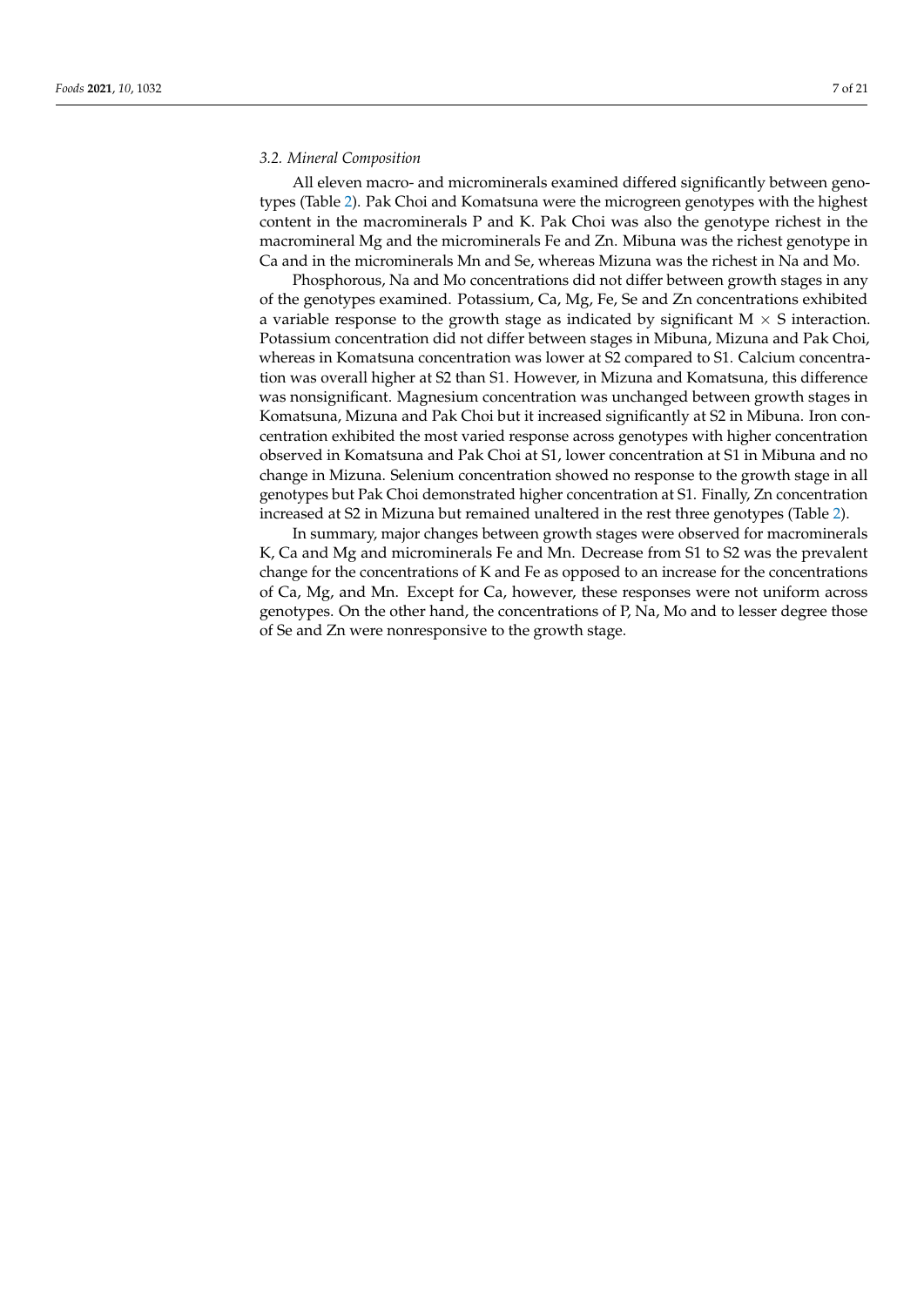| Source of             | P                            | K                             | Ca                            | Mg                           | Na                          | Fe                                                        | Mn                          | Mo                           | Se                           | Zn                         |  |
|-----------------------|------------------------------|-------------------------------|-------------------------------|------------------------------|-----------------------------|-----------------------------------------------------------|-----------------------------|------------------------------|------------------------------|----------------------------|--|
| Variance              | $(mg g^{-1} DW)$             | $(mg g^{-1} DW)$              | $(mg g^{-1} DW)$              | $(mg g^{-1} DW)$             | $(mg g^{-1} DW)$            | $(\mu g g^{-1} DW)$                                       | $(\mu g g^{-1} DW)$         | (µg $g^{-1}$ DW)             | $(\mu g g^{-1} DW)$          | $(\mu g g^{-1} D W)$       |  |
| Genotype (M)          |                              |                               |                               |                              |                             |                                                           |                             |                              |                              |                            |  |
| Komatsuna             | $10.30 \pm 0.2$ <sup>a</sup> | $16.83 \pm 0.6^{\text{ a}}$   | $10.28 \pm 0.4$ c             | $4.71 \pm 0.1$ <sup>ab</sup> | $2.75 \pm 0.1^{\circ}$      | $134 \pm 5.2^{\circ}$                                     | $189 \pm 19.6^{\mathrm{b}}$ | $8.05 \pm 0.3^{\circ}$       | $2.32 \pm 0.1$ <sup>ab</sup> | $102 \pm 1.8$ bc           |  |
| Mibuna                | $7.64 \pm 0.2^{\circ}$       | $11.92 \pm 0.4^{\mathrm{b}}$  | $12.38 \pm 0.4^{\text{ a}}$   | $4.52 \pm 0.2^{\circ}$       | $2.04 \pm 0.1$ c            | $138 \pm 6.7^{\mathrm{b}}$<br>$233 \pm 29.3$ <sup>a</sup> |                             | $10.33 \pm 0.4$ <sup>a</sup> | $2.73 \pm 0.1^{\text{a}}$    | $108 \pm 3.0^{\circ}$      |  |
| Mizuna                | $7.16 \pm 0.2^{\circ}$       | $12.80 \pm 0.4^{\mathrm{b}}$  | $11.79 \pm 0.2$ <sup>ab</sup> | $4.35 \pm 0.1^{\mathrm{b}}$  | $3.22 \pm 0.2$ <sup>a</sup> | $115 \pm 2.5$ c                                           | $194 \pm 23.6^{\circ}$      | $11.72 \pm 0.8$ <sup>a</sup> | $2.53 \pm 0.1$ ab            | $96 \pm 5.1$ c             |  |
| Pak Choi              | $10.58 \pm 0.2$ <sup>a</sup> | $17.08 \pm 0.4$ <sup>a</sup>  | $11.28 \pm 0.6^{\circ}$       | $5.05\pm0.1$ a               | $2.78 \pm 0.1^{\text{ b}}$  | $180 \pm 6.3$ <sup>a</sup>                                | $210 \pm 28.1$ ab           | $10.19 \pm 0.6$ <sup>a</sup> | $2.02 \pm 0.3$ <sup>b</sup>  | $141 \pm 2.9^{\text{ a}}$  |  |
| $p$ -value            | < 0.001                      | < 0.001                       | < 0.001                       | < 0.001                      | < 0.001                     | < 0.001                                                   | < 0.001                     | < 0.001                      | 0.014                        | < 0.001                    |  |
| Growth stage (S)      |                              |                               |                               |                              |                             |                                                           |                             |                              |                              |                            |  |
| S1                    | $9.02 \pm 0.4$               | $15.23 \pm 0.8$               | $10.70 \pm 0.3^{\mathrm{b}}$  | $4.43 \pm 0.1^{\circ}$       | $2.89 \pm 0.2$              | $142 \pm 9.3$                                             | $152 \pm 4.0^{\circ}$       | $10.70 \pm 0.6$              | $2.54 \pm 0.1$               | $109 \pm 6.7$              |  |
| S2                    | $8.82 \pm 0.5$               | $14.09 \pm 0.7$               | $12.17 \pm 0.3$ <sup>a</sup>  | $4.88 \pm 0.1$ <sup>a</sup>  | $2.51 \pm 0.1$              | $142 \pm 6.5$                                             | $261 \pm 9.6^{\text{ a}}$   | $9.44 \pm 0.4$               | $2.26 \pm 0.1$               | $115 \pm 4.5$              |  |
| $p$ -value            | 0.338                        | 0.057                         | 0.002                         | 0.002                        | 0.051                       | 0.920                                                     | < 0.001                     | 0.054                        |                              | 0.120                      |  |
| $M \times S$          |                              |                               |                               |                              |                             |                                                           |                             |                              |                              |                            |  |
| Komatsuna $\times$ S1 | $10.51 \pm 0.1$              | $18.19 \pm 0.1$ <sup>a</sup>  | 9.72 $\pm$ 0.4 <sup>d</sup>   | $4.64 \pm 0.1$ bcd           | $2.98 \pm 0.0$              | $143 \pm 6.1$ cd                                          | $146 \pm 5.9$               | $8.16 \pm 0.3$               | $2.28 \pm 0.1$ <sup>ab</sup> | $100 \pm 1.1$ bc           |  |
| Komatsuna $\times$ S2 | $10.08 \pm 0.3$              | $15.48 \pm 0.2$ bc            | $10.83 \pm 0.5$ <sup>cd</sup> | $4.78 \pm 0.1$ abc           | $2.53 \pm 0.1$              | $125 \pm 4.9$ de                                          | $232 \pm 3.2$               | $7.93 \pm 0.6$               | $2.36 \pm 0.1$ <sup>a</sup>  | $103 \pm 3.4^{\circ}$      |  |
| Mibuna $\times$ S1    | $7.58 \pm 0.3$               | $12.08 \pm 0.4$ <sup>d</sup>  | $11.58 \pm 0.1$ bc            | $4.05 \pm 0.1$ <sup>d</sup>  | $2.11 \pm 0.1$              | $123 \pm 1.3$ de<br>$172 \pm 6.3$                         |                             | $10.29 \pm 0.7$              | $2.86 \pm 0.1$ <sup>a</sup>  | $106 \pm 5.9^{\circ}$      |  |
| Mibuna $\times$ S2    | $7.70 \pm 0.2$               | $11.75 \pm 0.7$ <sup>d</sup>  | $13.19 \pm 0.3$ <sup>a</sup>  | $4.98 \pm 0.1$ <sup>ab</sup> | $1.97 \pm 0.1$              | $153 \pm 0.8$ bc                                          | $295 \pm 21.6$              | $10.38 \pm 0.5$              | $2.61 \pm 0.1$ <sup>a</sup>  | $110 \pm 2.6^{\circ}$      |  |
| Mizuna $\times$ S1    | $7.53 \pm 0.1$               | $13.59 \pm 0.4$ cd            | $11.56 \pm 0.3$ bc            | $4.24 \pm 0.1$ cd            | $3.55 \pm 0.2$              | $111 \pm 1.5^{\circ}$                                     | $143 \pm 4.1$               | $13.15 \pm 0.9$              | $2.47 \pm 0.1$ <sup>a</sup>  | $85 \pm 3.4$ c             |  |
| Mizuna $\times$ S2    | $6.79 \pm 0.1$               | $12.00 \pm 0.4$ <sup>d</sup>  | $12.03 \pm 0.2$ abc           | $4.47 \pm 0.2$ bcd           | $2.89 \pm 0.2$              | $120 \pm 2.8$ de                                          | $245 \pm 13.9$              | $10.29 \pm 0.4$              | $2.58 \pm 0.1$ <sup>a</sup>  | $106 \pm 2.3^{\circ}$      |  |
| Pak Choi $\times$ S1  | $10.45 \pm 0.2$              | $17.05 \pm 0.7$ <sup>ab</sup> | $9.93 \pm 0.2$ <sup>d</sup>   | $4.80 \pm 0.2$ abc           | $2.91 \pm 0.2$              | $190 \pm 8.4$ <sup>a</sup>                                | $149 \pm 3.0$               | $11.22 \pm 0.5$              | $2.57 \pm 0.4$ <sup>a</sup>  | $143 \pm 4.1$ <sup>a</sup> |  |
| Pak Choi $\times$ S2  | $10.72 \pm 0.2$              | $17.11 \pm 0.6$ <sup>ab</sup> | $12.64 \pm 0.2$ <sup>ab</sup> | $5.30 \pm 0.1$ <sup>a</sup>  | $2.65 \pm 0.1$              | $171 \pm 6.1$ <sup>ab</sup>                               | $272 \pm 12.6$              | $9.16 \pm 0.5$               | $1.47 \pm 0.2^{\mathrm{b}}$  | $139 \pm 4.7^{\text{ a}}$  |  |
| $p$ -value            | 0.125                        | 0.008                         | 0.015                         | 0.040                        | 0.200                       | < 0.001                                                   | 0.128                       | 0.970                        | 0.023                        | 0.012                      |  |

Table 2. Mineral content of four *Brassica rapa* L. microgreens genotypes harvested at the first (S1) or second true-leaf stage (S2). All data are expressed as mean  $\pm$  standard error,  $n = 3$ . All data are expressed as mean  $\pm$  standard error,  $n = 3$ .

<span id="page-7-0"></span>Different letters within each column indicate significant differences according to a Tukey–Kramer HSD test (*p* = 0.05). Microgreens growth stages were compared according to Student's *t*-test.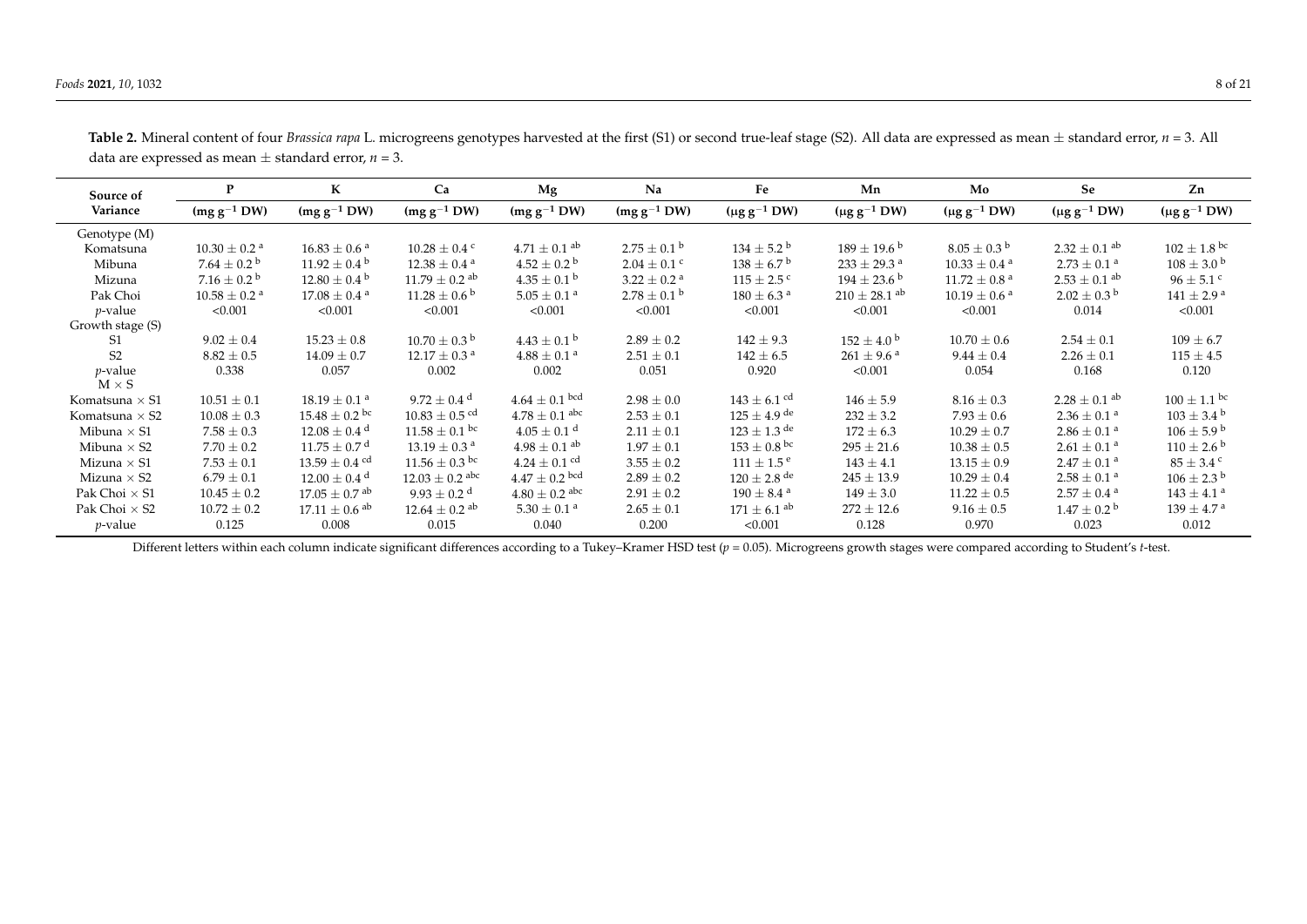#### *3.3. Antioxidant Capacity, Ascorbic Acid, Chlorophyll, Lutein and β-Carotene*

The hydrophilic antioxidant capacity (HAC) of the aqueous extract differed significantly between the four microgreen genotypes studied (Table [3\)](#page-8-0). The HAC was highest in Pak Choi and Komatsuna and lowest in Mizuna. The HAC did not change between growth stages in Mibuna and Pak Choi but was found higher at S1 in Komatsuna and Mizuna. Ascorbic acid concentration also differed significantly between genotypes, being highest in Mizuna and lowest in Pak Choi. Ascorbic acid concentration did not change between growth stages in Mibuna, increased from S1 to S2 in Komatsuna and Mizuna, whereas it decreased from S1 to S2 in Pak Choi. Total chlorophyll content was highest in Komatsuna and Pak Choi, which were additionally the two genotypes of microgreens that demonstrated no change in chlorophyll content between growth stages (Table [3\)](#page-8-0). On the contrary, Mibuna and Mizuna were the two genotypes of microgreens that incurred significant decrease in chlorophyll content from S1 to S2. In all four genotypes, the principal carotenoid concentration was that of β-carotene over lutein, with the former being about two-fold higher than the latter across genotypes (Table [3\)](#page-8-0). Lutein was highest in Mibuna and lowest in Mizuna. Komatsuna, Mizuna and Pak Choi showed no response to the growth stage for lutein concentration whereas Mibuna incurred increased concentrations at S2. Finally, β-carotene was highest in Mibuna and lowest in Mizuna, thus corresponding to the inter-specific differences also observed for lutein. However, β-carotene concentration remained stable between growth stages in all four genotypes of microgreens (Table [3\)](#page-8-0).

<span id="page-8-0"></span>

| Table 3. Hydrophillic Antioxidant Capacity (HAC), ascorbic acid, total chlorophyll, lutein and $\beta$ -carotene contents of four    |
|--------------------------------------------------------------------------------------------------------------------------------------|
| <i>Brassica rapa</i> L. microgreens harvested at the first (S1) or second true-leaf stage (S2). All data are expressed as mean $\pm$ |
| standard error, $n = 3$ .                                                                                                            |

|                       | <b>HAC</b>                           | Ascorbic Acid                 | <b>Total Chlorophyll</b>    | Lutein                        | $\beta$ -Carotene             |
|-----------------------|--------------------------------------|-------------------------------|-----------------------------|-------------------------------|-------------------------------|
| Source of<br>Variance | (mmol Ascorbate<br>eq. $kg^{-1}$ DW) | $(mg kg-1 FW)$                | $(\mu g kg^{-1} FW)$        | $(mg kg^{-1} DW)$             | $(mg kg^{-1} DW)$             |
| Genotype (M)          |                                      |                               |                             |                               |                               |
| Komatsuna             | $26.07 \pm 0.8$ <sup>a</sup>         | $106.2 \pm 5.3^{\circ}$       | $953 \pm 22.3$ <sup>a</sup> | $195.8 \pm 3.5^{\mathrm{b}}$  | $461.0 \pm 9.3^{\mathrm{b}}$  |
| Mibuna                | $23.41 \pm 0.2^{\text{ b}}$          | $104.0 \pm 1.7^{\mathrm{b}}$  | $567 \pm 43.8^{\text{ b}}$  | $251.1 \pm 19.6$ <sup>a</sup> | $502.7 \pm 15.0$ <sup>a</sup> |
| Mizuna                | $21.07 \pm 1.3$ c                    | $119.3 \pm 4.8$ <sup>a</sup>  | $551 \pm 22.7^{\mathrm{b}}$ | $124.6 \pm 6.7$ c             | $308.9 \pm 10.3$ c            |
| Pak Choi              | $26.41 \pm 0.4$ <sup>a</sup>         | $73.8 \pm 10.6$ c             | $960 \pm 19.3$ <sup>a</sup> | $203.1 \pm 8.3^{\mathrm{b}}$  | 339.5 $\pm$ 9.7 °             |
| $p$ -value            | < 0.001                              | < 0.001                       | < 0.001                     | < 0.001                       | < 0.001                       |
| Growth stage (S)      |                                      |                               |                             |                               |                               |
| S <sub>1</sub>        | $25.07 \pm 0.6$                      | $102.7 \pm 1.9$               | $799 \pm 51.8$              | $177.9 \pm 10.8$              | $388.8 \pm 25.6$              |
| S <sub>2</sub>        | $23.40 \pm 1.0$                      | $98.9 \pm 9.2$                | $717 \pm 70.4$              | $209.3 \pm 18.0$              | $417.2 \pm 24.8$              |
| $p$ -value            | 0.070                                | 0.662                         | 0.052                       | 0.065                         | 0.055                         |
| $M \times S$          |                                      |                               |                             |                               |                               |
| Komatsuna × S1        | $27.45 \pm 1.0^{\text{ a}}$          | $96.8 \pm 1.4$ c              | $956 \pm 28.0^{\text{ a}}$  | $192.4 \pm 6.2^{\circ}$       | $461.4 \pm 19.7$              |
| Komatsuna $\times$ S2 | $24.69 \pm 0.4$ bc                   | $115.6 \pm 7.2$ <sup>ab</sup> | $949 \pm 41.0^{\text{ a}}$  | $199.1 \pm 3.3^{\mathrm{b}}$  | $460.5 \pm 6.8$               |
| Mibuna $\times$ S1    | $23.21 \pm 0.4$ <sup>c</sup>         | $107.6 \pm 1.0^{\circ}$       | $665 \pm 2.4^{\circ}$       | $211.8 \pm 5.4^{\mathrm{b}}$  | $478.5 \pm 17.0$              |
| Mibuna $\times$ S2    | 23.61 $\pm$ 0.2 $^{\circ}$           | $100.3 \pm 0.6$ bc            | $470 \pm 7.7$ <sup>d</sup>  | $290.3 \pm 18.6$ <sup>a</sup> | $526.9 \pm 15.9$              |
| Mizuna $\times$ S1    | $23.74 \pm 1.0$ c                    | $109.3 \pm 1.8$ bc            | $598 \pm 7.7$ bc            | $120.9 \pm 11.5$ <sup>c</sup> | $293.9 \pm 17.1$              |
| Mizuna $\times$ S2    | $18.39 \pm 0.9$ <sup>d</sup>         | $129.3\pm3.3$ $^{\rm a}$      | $503 \pm 15.9$ cd           | $128.2 \pm 9.0$ c             | $323.8 \pm 4.2$               |
| Pak Choi $\times$ S1  | $25.89 \pm 0.4$ ab                   | $97.1 + 2.7$ c                | $974 \pm 36.6$ <sup>a</sup> | $186.6 \pm 4.7^{\mathrm{b}}$  | $321.4 \pm 8.1$               |
| Pak Choi $\times$ S2  | $26.93\pm0.5$ a                      | $50.6\pm3.4$ $^{\rm d}$       | $946\pm18.1$ $^{\rm a}$     | $219.5 \pm 7.0^{\mathrm{b}}$  | $357.5 \pm 9.0$               |
| $p$ -value            | < 0.001                              | < 0.001                       | 0.009                       | 0.007                         | 0.269                         |

Different letters within each column indicate significant differences according to a Tukey–Kramer HSD test  $(p = 0.05)$ .

*3.4. Volatile Aromatic Compounds*

A total of 18 volatile aromatic compounds (VOCs) were identified in the four microgreen genotypes at the first and second true leaf stages, six of which accounted for more than 90% of the total abundance (total peak area) and each demonstrated a relative abundance above 1% (Table [4\)](#page-9-0). The most abundant VOCs in all four genotypes were the isothiocyanate compounds 3-butenyl isothiocyanate, allyl isothiocyanate and phenethyl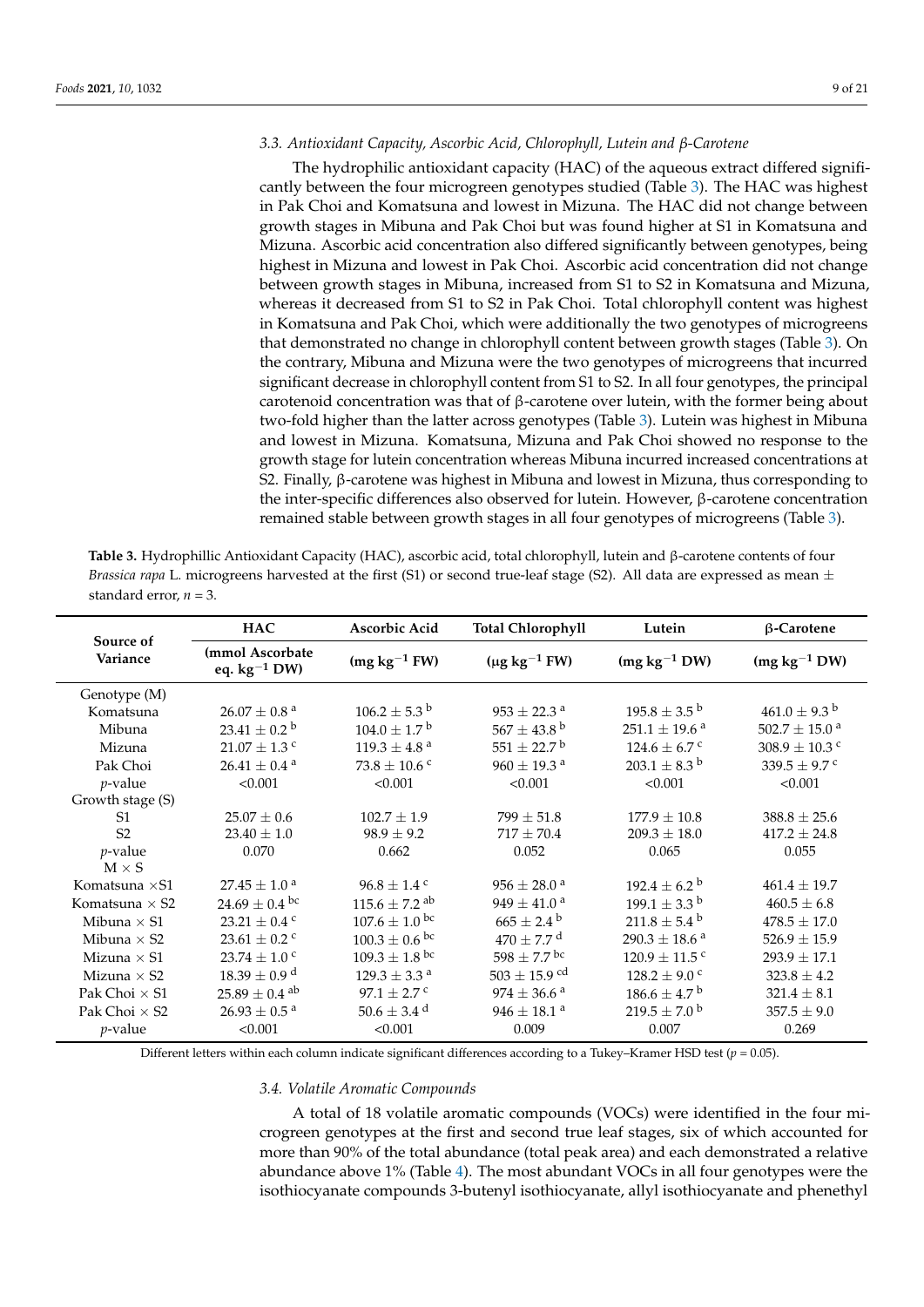isothiocyanate, which accounted for >85% of the VOCs relative abundance. These were succeeded in relative abundance by the aldehydes trans-2-hexenal and nonanal, and the cyclic monoterpene limonene. The relative abundance of all eight major VOCs presented was significantly affected by genotype but presented a variable response to the growth stage, as indicated by significant  $M \times S$  interaction.

<span id="page-9-0"></span>**Table 4.** Volatile Organic Compounds (VOCs) content of four *Brassica rapa* L. microgreens harvested at the first (S1) or second true-leaf stage (S2). All data are expressed as mean  $\pm$  standard error,  $n = 3$ . All data are expressed as mean  $\pm$ standard error,  $n = 3$ .

| <b>Source of Variance</b> | Trans-2-Hexenal                 | 3-Butenyl<br>Isothiocyanate   | Limonene                     | Allyl<br>Isothiocyanate       | Nonanal                      | Phenethyl<br>Isothiocyanate   |  |  |  |  |  |  |  |
|---------------------------|---------------------------------|-------------------------------|------------------------------|-------------------------------|------------------------------|-------------------------------|--|--|--|--|--|--|--|
|                           | Relative Percentage Content (%) |                               |                              |                               |                              |                               |  |  |  |  |  |  |  |
| Genotype (M)              |                                 |                               |                              |                               |                              |                               |  |  |  |  |  |  |  |
| Komatsuna                 | $1.26 \pm 0.37$ <sup>b</sup>    | $78.17 \pm 2.02^{\mathrm{b}}$ | $5.03 \pm 0.66$ <sup>a</sup> | $10.83 \pm 1.13$ <sup>b</sup> | $1.48 \pm 0.17^{\text{ b}}$  | $0.89 \pm 0.19$ bc            |  |  |  |  |  |  |  |
| Mibuna                    | $0.11 \pm 0.05$ c               | $88.45 \pm 1.68$ <sup>a</sup> | $2.18 \pm 0.97$ bc           | $5.16 \pm 0.44$ <sup>d</sup>  | $1.84 \pm 0.56^{\mathrm{b}}$ | $0.38 \pm 0.13$ c             |  |  |  |  |  |  |  |
| Mizuna                    | $0.53 \pm 0.19$ c               | $68.22 \pm 0.60$ c            | $0.70\pm0.30$ c              | $26.18\pm0.42$ $^{\rm a}$     | $1.12 \pm 0.23$ <sup>b</sup> | $1.64 \pm 0.25$ <sup>a</sup>  |  |  |  |  |  |  |  |
| Pak Choi                  | $2.81\pm1.12$ $^{\rm a}$        | $76.38 \pm 3.54^{\mathrm{b}}$ | $2.69 \pm 0.75^{\mathrm{b}}$ | $7.29 \pm 0.69$ c             | $3.36 \pm 0.77$ <sup>a</sup> | $1.42 \pm 0.31$ <sup>ab</sup> |  |  |  |  |  |  |  |
| $p$ -value                | < 0.001                         | < 0.001                       | < 0.001                      | < 0.001                       | < 0.001                      | < 0.001                       |  |  |  |  |  |  |  |
| Growth stage (S)          |                                 |                               |                              |                               |                              |                               |  |  |  |  |  |  |  |
| S <sub>1</sub>            | $0.25 \pm 0.06^{\mathrm{b}}$    | $81.84 \pm 2.51$ <sup>a</sup> | $1.45 \pm 0.50^{\circ}$      | $11.49 \pm 2.54$              | $1.10 \pm 0.14^{\mathrm{b}}$ | $1.31 \pm 0.25$               |  |  |  |  |  |  |  |
| S <sub>2</sub>            | $2.11 \pm 0.59$ <sup>a</sup>    | $73.77 \pm 2.15^{\mathrm{b}}$ | $3.85 \pm 0.62$ <sup>a</sup> | $13.24 \pm 2.49$              | $2.80 \pm 0.45$ <sup>a</sup> | $0.85 \pm 0.14$               |  |  |  |  |  |  |  |
| $p$ -value                | 0.005                           | 0.023                         | 0.006                        | 0.626                         | 0.002                        | 0.123                         |  |  |  |  |  |  |  |
| $M \times S$              |                                 |                               |                              |                               |                              |                               |  |  |  |  |  |  |  |
| Komatsuna $\times$ S1     | $0.46 \pm 0.08$ <sup>c</sup>    | $82.63 \pm 0.12^{\circ}$      | $4.05 \pm 0.76$ <sup>a</sup> | $8.54 \pm 0.61$ c             | $1.25 \pm 0.19$ c            | $0.65 \pm 0.12^{\text{ b}}$   |  |  |  |  |  |  |  |
| Komatsuna $\times$ S2     | $2.06 \pm 0.15^{\text{ b}}$     | 73.71 $\pm$ 0.67 °            | $6.01 \pm 0.81$ <sup>a</sup> | $13.11 \pm 0.86^{\circ}$      | $1.72 \pm 0.24$ bc           | $1.13 \pm 0.33$ <sup>ab</sup> |  |  |  |  |  |  |  |
| Mibuna $\times$ S1        | $0.01\pm0.01$ $^{\rm c}$        | $91.77\pm0.83$ $^{\rm a}$     | $0.19 \pm 0.02$ <sup>b</sup> | $5.39 \pm 0.41$ cd            | $0.76 \pm 0.15$ c            | $0.57 \pm 0.22$ <sup>b</sup>  |  |  |  |  |  |  |  |
| Mibuna $\times$ S2        | $0.21 \pm 0.05$ c               | $85.13 \pm 1.57$ <sup>b</sup> | $4.17 \pm 0.86$ <sup>a</sup> | $4.94 \pm 0.87$ <sup>d</sup>  | $2.92 \pm 0.59^{\mathrm{b}}$ | $0.18 \pm 0.04^{\text{ b}}$   |  |  |  |  |  |  |  |
| Mizuna $\times$ S1        | $0.12 \pm 0.03$ c               | $68.78 \pm 0.59$ <sup>d</sup> | $0.44 \pm 0.33$ b            | $25.93 \pm 0.23$ <sup>a</sup> | $0.73 \pm 0.16$ c            | $2.13 \pm 0.26$ <sup>a</sup>  |  |  |  |  |  |  |  |
| Mizuna $\times$ S2        | $0.94 \pm 0.08$ <sup>c</sup>    | $67.65 \pm 1.06$ <sup>d</sup> | $0.96 \pm 0.53$ <sup>b</sup> | $26.44 \pm 0.87$ <sup>a</sup> | $1.51 \pm 0.30$ bc           | $1.16 \pm 0.08$ <sup>ab</sup> |  |  |  |  |  |  |  |
| Pak Choi $\times$ S1      | $0.39 \pm 0.05$ c               | $84.17 \pm 0.69^{\mathrm{b}}$ | $1.11 \pm 0.22$ <sup>b</sup> | $6.08 \pm 0.14$ <sup>cd</sup> | $1.66 \pm 0.24$ bc           | $1.91 \pm 0.48$ <sup>a</sup>  |  |  |  |  |  |  |  |
| Pak Choi $\times$ S2      | $5.23 \pm 0.60$ <sup>a</sup>    | $68.58 \pm 1.16$ <sup>d</sup> | $4.27 \pm 0.49$ <sup>a</sup> | $8.49 \pm 0.96$ <sup>c</sup>  | $5.06\pm0.16$ $^{\rm a}$     | $0.93 \pm 0.15$ <sup>ab</sup> |  |  |  |  |  |  |  |
| $p$ -value                | < 0.001                         | < 0.001                       | 0.048                        | 0.006                         | < 0.001                      | 0.015                         |  |  |  |  |  |  |  |

Different letters within each column indicate significant differences according to a Tukey–Kramer HSD test (*p* = 0.05). Microgreens growth stages were compared according to Student's *t*-test.

> The highest relative abundance in 3-butenyl isothiocyanate was observed in Mibuna and the lowest in Mizuna; moreover, it was found in higher relative abundance in stage S1 microgreens of all genotypes, except from Mizuna, which demonstrated no change in response to the growth stage (Table [4\)](#page-9-0). A reverse motif was observed for allyl isothiocyanate that was most abundant in Mizuna and least in Mibuna. As opposed to the trend observed for 3-butenyl isothiocyanate, the relative abundance of allyl isothiocyanate increased at S2 in Komatsuna and marginally in Pak Choi but remained nonresponsive to the growth stage in Mibuna and Mizuna microgreens. Pak Choi and Mizuna microgreens had the highest relative abundance of phenethyl isothiocyanate and Mibuna the lowest. In Mizuna and Pak Choi microgreens, the presence of phenethyl isothiocyanate decreased marginally at S2 whereas in Komatsuna it increased and in Mibuna change was nonsignificant (Table [4\)](#page-9-0). Limonene was found in highest relative abundance in Komatsuna and in lowest in Mizuna microgreens. In Mibuna and Pak Choi it increased at S2, whereas Komatsuna and Mizuna demonstrated no change in response to the growth stage. Nonanal was highest in Pak Choi and increased significantly at S2 in Mibuna and Pak Choi whereas in Komatsuna and Mizuna the increase was nonsignificant. The relative abundance of nonanal with response to the growth stage did not change significantly in Komatsuna and Mizuna whereas it increased at S2 in Mibuna and Pak Choi microgreens.

> Finally, trans-2-hexenal was found in highest relative abundance in Pak Choi and in lowest in Mibuna and Mizuna; while it increased at S2 in Pak Choi and Komatsuna, changes the in Mibuna and Mizuna microgreens were nonsignificant (Table [4\)](#page-9-0). Overall, variation in the relative abundance of the major VOCs identified was higher between genotypes than growth stages, with response to the growth stage also varying between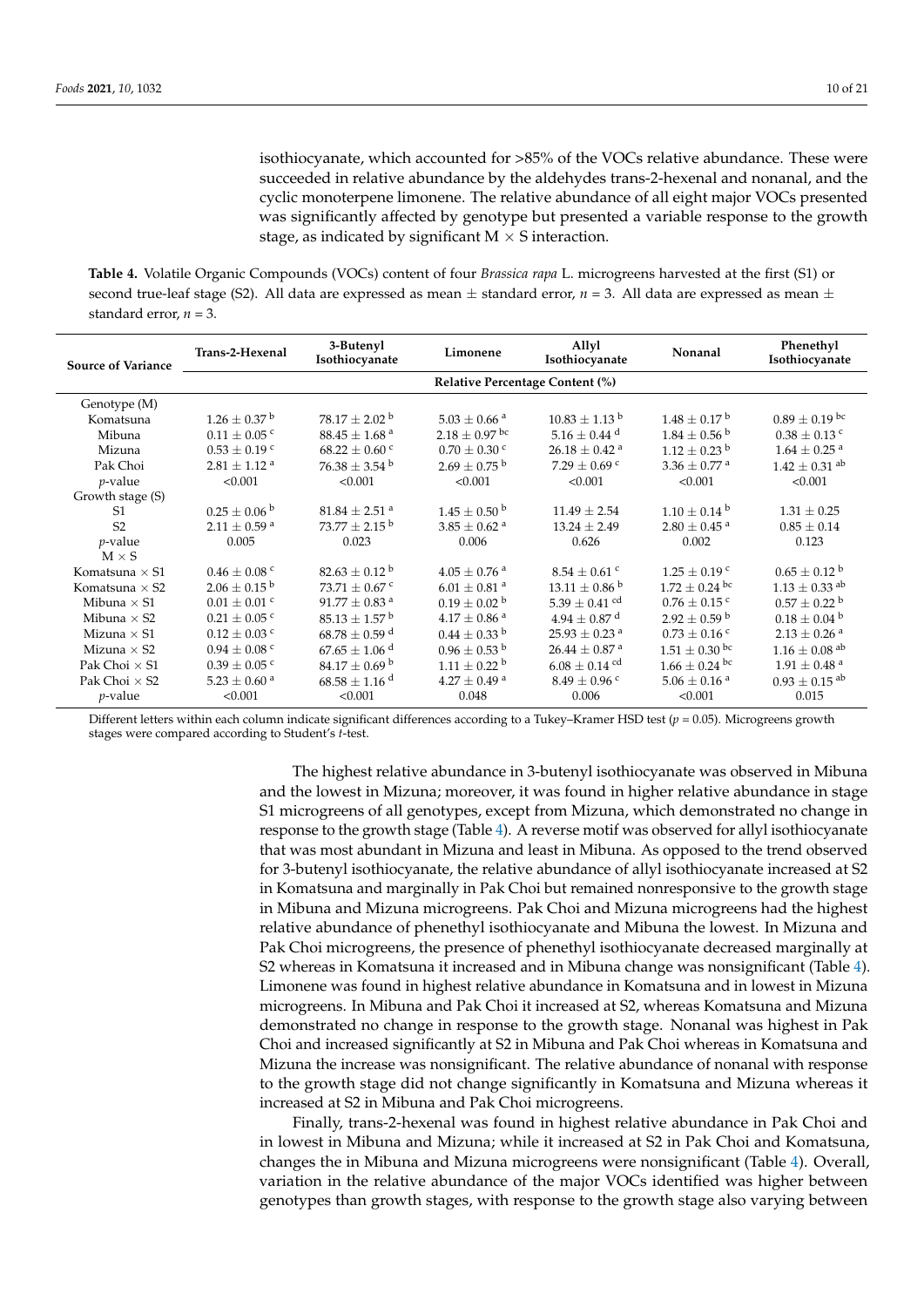genotypes. The most common response to the growth stage was either increase at S2 or no change. It is worth noting however that the most prevalent volatile aromatic component in the microgreens profile (3-butenyl isothiocyanate) had higher relative abundance at S1 than S2, whereas the reverse trend was dominant for the rest of the identified VOCs.

#### *3.5. Anthocyanins*

Variation in the total concentration of anthocyanins present in the four microgreens genotypes was wide and corresponded distinctly to their visual pigmentation (Table [5\)](#page-10-0). In this respect, total anthocyanins were more concentrated in the purple-leaf genotypes of Pak Choi and Komatsuna and significantly less concentrated in the green-leaf genotypes of Mibuna and Mizuna. The most abundant anthocyanin component in all genotypes was cyanidin-3-(feruloyl)(sinapoyl)dihexoside-5-hexoside, which largely defined genotype behavior in response to the growth stage. The effect of the growth stage on all anthocyanin components examined was nonsignificant (Table [5\)](#page-10-0). However, interspecific differences were observed in response to the growth stage, as highlighted by significant interaction. In the green-leaf genotypes of Mibuna and Mizuna differences between S1 and S2 were nonsignificant for all anthocyanin components, as well as total anthocyanins. For the purpleleaf genotypes of Komatsuna and Pak Choi opposite responses to the growth stage were observed. In Komatsuna, cyanidin-3-(feruloyl)(sinapoyl)dihexoside-5-hexoside, cyanidin-3- (p-coumaroyl)(sinapoyl)dihexoside-5-hexoside as well as total anthocyanins increased at S2 and only cyanidin-3-(caffeoyl)(p-coumaroyl)dihexoside-5-hexoside decreased. In Pak Choi by contrast, cyanidin-3-(feruloyl)(sinapoyl)dihexoside-5-hexoside and total anthocyanins were higher at S1 than S2, while the reverse trend was observed for cyanidin-3-(caffeoyl)(pcoumaroyl)dihexoside-5-hexoside and cyanidin-3-(p-coumaroyl)(sinapoyl)dihexoside-5 hexoside (Table [5\)](#page-10-0). In summary, anthocyanin concentration reflected closely the visual pigmentation of the microgreen species and no response to the growth stage was seen in green-leaf microgreens. Whereas in the case of purple-leaf genotypes response to growth space was genotype-specific with respect to individual anthocyanin components and total anthocyanin content.

| Source of<br>Variance | Cyanidin-3-(caffeoyl)(p-<br>coumaroyl)dihexoside-5-<br>hexoside | Cyanidin-3-(p-<br>coumaroyl)(sinapoyl)dihexoside-<br>5-hexoside | Cyanidin-3-<br>(feruloyl)(sinapoyl)dihexoside-<br>5-hexoside | $\Sigma$ Anthocyanins          |  |  |
|-----------------------|-----------------------------------------------------------------|-----------------------------------------------------------------|--------------------------------------------------------------|--------------------------------|--|--|
|                       | $(\mu g g^{-1} D W)$                                            | $(\mu g g^{-1} D W)$                                            | $(\mu g g^{-1} DW)$                                          | $(\mu g g^{-1} DW)$            |  |  |
| Genotype (M)          |                                                                 |                                                                 |                                                              |                                |  |  |
| Komatsuna             | $0.43 \pm 0.028$ b                                              | $1.98 \pm 0.277$ b                                              | $8.00 \pm 1.22$ b                                            | $10.41 \pm 1.456$ b            |  |  |
| Mibuna                | $0.05 \pm 0.003$ c                                              | $0.35 \pm 0.024$ <sup>c</sup>                                   | $1.96 \pm 0.07$ c                                            | $2.36 \pm 0.056$ c             |  |  |
| Mizuna                | $0.09 \pm 0.008$ c                                              | $0.07 \pm 0.019$ c                                              | $0.76 \pm 0.10$ c                                            | $0.93 \pm 0.116$ <sup>c</sup>  |  |  |
| Pak Choi              | $0.56 \pm 0.033$ <sup>a</sup>                                   | $4.86 \pm 0.382$ <sup>a</sup>                                   | $12.79 \pm 1.40^{\text{ a}}$                                 | $18.21 \pm 1.150$ <sup>a</sup> |  |  |
| $p$ -value            | < 0.001                                                         | < 0.001                                                         | < 0.001                                                      | < 0.001                        |  |  |
| Growth stage (S)      |                                                                 |                                                                 |                                                              |                                |  |  |
| S <sub>1</sub>        | $0.28 \pm 0.065$                                                | $1.47 \pm 0.478$                                                | $5.84 \pm 1.79$                                              | $7.59 \pm 2.315$               |  |  |
| S <sub>2</sub>        | $0.28 \pm 0.070$                                                | $2.17 \pm 0.677$                                                | $5.92 \pm 1.36$                                              | $8.37 \pm 2.031$               |  |  |
| $p$ -value            | 0.947                                                           | 0.606                                                           | 0.951                                                        | 0.538                          |  |  |
| $M \times S$          |                                                                 |                                                                 |                                                              |                                |  |  |
| Komatsuna $\times$ S1 | $0.49\pm0.004$ $^{\rm b}$                                       | $1.39 \pm 0.137$ <sup>d</sup>                                   | $5.30 \pm 0.08$ c                                            | $7.17 \pm 0.152$ <sup>c</sup>  |  |  |
| Komatsuna $\times$ S2 | $0.37 \pm 0.012$ c                                              | $2.58 \pm 0.074$ c                                              | $10.70 \pm 0.31$ <sup>b</sup>                                | $13.66 \pm 0.241$ <sup>b</sup> |  |  |
| Mibuna $\times$ S1    | $0.04 \pm 0.002$ <sup>d</sup>                                   | $0.39 \pm 0.027$ <sup>e</sup>                                   | $1.90 \pm 0.02$ <sup>d</sup>                                 | $2.33 \pm 0.006$ <sup>d</sup>  |  |  |
| Mibuna $\times$ S2    | $0.05 \pm 0.001$ <sup>d</sup>                                   | $0.31\pm0.014$ e                                                | $2.02 \pm 0.13$ <sup>d</sup>                                 | $2.38 \pm 0.122$ <sup>d</sup>  |  |  |
| Mizuna $\times$ S1    | $0.09 \pm 0.007$ <sup>d</sup>                                   | $0.03 \pm 0.001$ <sup>e</sup>                                   | $0.55 \pm 0.06$ <sup>d</sup>                                 | $0.67 \pm 0.064$ <sup>d</sup>  |  |  |
| Mizuna $\times$ S2    | $0.09 \pm 0.016$ <sup>d</sup>                                   | $0.11 \pm 0.004$ <sup>e</sup>                                   | $0.97\pm0.03$ $^{\rm d}$                                     | $1.18 \pm 0.014$ <sup>d</sup>  |  |  |
| Pak Choi $\times$ S1  | $0.50 \pm 0.026$ b                                              | $4.06 \pm 0.208$ b                                              | $15.61 \pm 0.75$ <sup>a</sup>                                | $20.17 \pm 0.956$ <sup>a</sup> |  |  |
| Pak Choi $\times$ S2  | $0.62 \pm 0.035$ <sup>a</sup>                                   | $5.66 \pm 0.207$ <sup>a</sup>                                   | $9.97 \pm 1.13^{\mathrm{b}}$                                 | $16.26 \pm 1.365^{\text{ b}}$  |  |  |
| $p$ -value            | < 0.001                                                         | < 0.001                                                         | < 0.001                                                      | < 0.001                        |  |  |

<span id="page-10-0"></span>**Table 5.** Anthocyanins content of four *Brassica rapa* L. microgreens harvested at the first (S1) or second true-leaf stage (S2). All data are expressed as mean  $\pm$  standard error,  $n = 3$ . All data are expressed as mean  $\pm$  standard error,  $n = 3$ .

Different letters within each column indicate significant differences according to a Tukey–Kramer HSD test (*p* = 0.05).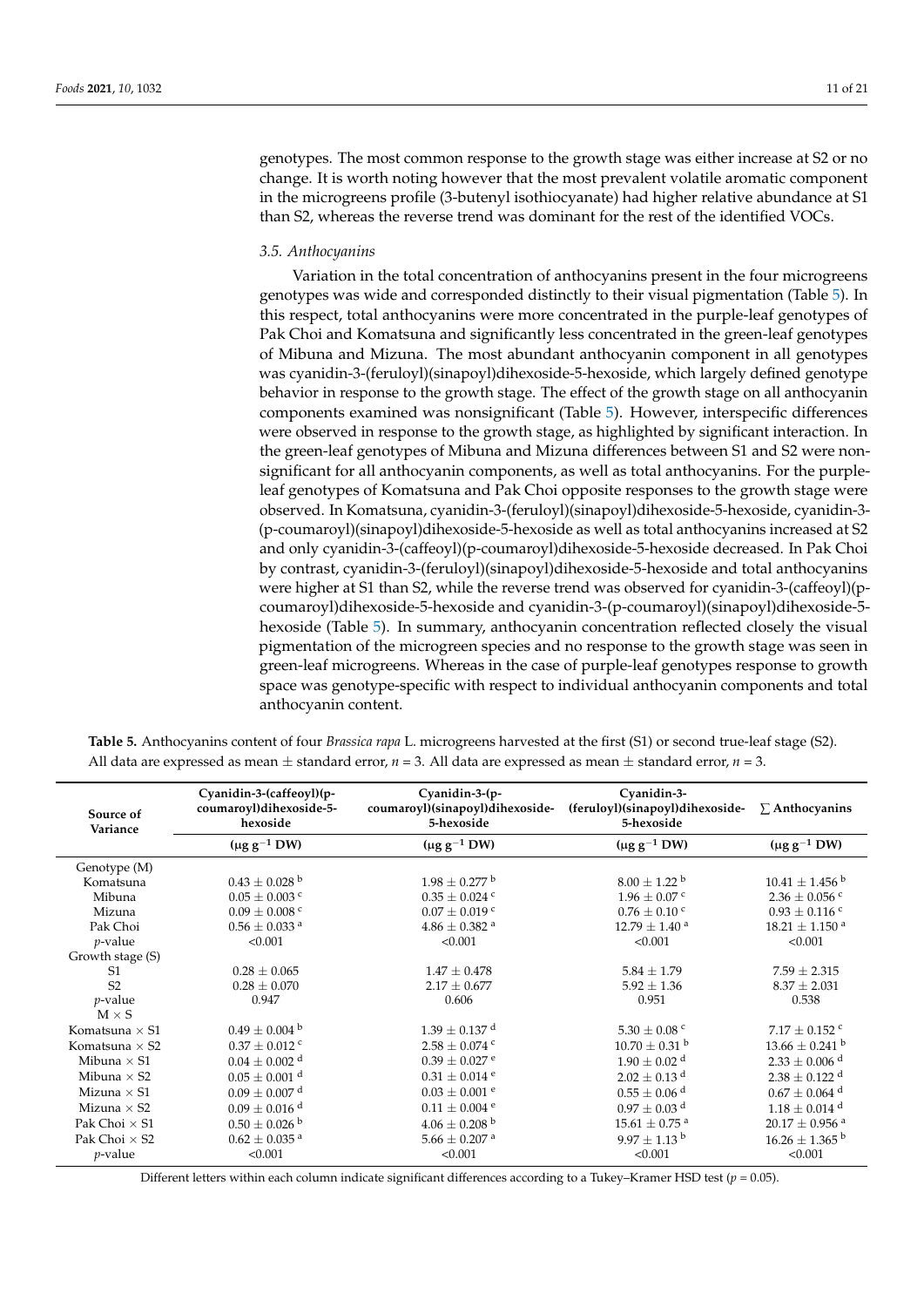#### *3.6. Polyphenols*

Twenty polyphenols were identified and quantified by UHPLC-Q-Orbitrap HRMS in the four microgreen genotypes at S1 and S2 (Table [6\)](#page-12-0). Genotype effect on all polyphenols and total phenolic content was significant. Growth stage effect was significant most of the phenolic components quantified and the total phenolic content of microgreens with a prevalent trend for increase at S2. However, variation in phenolic content was primarily defined by genotype. Interspecific variation in total phenolic content was wide (630–1933 µg  $g^{-1}$  dw), with the highest content observed in Mizuna and the lowest in Komatsuna microgreens (Table [6\)](#page-12-0). Despite differences in total phenolic content however, the four microgreen genotypes presented relatively similar compositional profiles of polyphenols. As a fraction of the total phenolic content across genotypes, flavonol glycosides represented 71.2–82.3%, hydroxycinnamic acids and their derivatives 16.4–26.1% and flavones 1.3–2.7%.

In all genotypes, the most abundant phenolic compounds in declining order were: kaempferol-3-*O*-(synapoyl)-sophoroside-7-*O*-hexoside, quercetin-3-*O*-glucuronide, feruloyl glycoside and caffeic acid hexoside (Table [6\)](#page-12-0). The total phenolic content of microgreens and the phenolic components responsive to the growth stage were higher at S2 than S1. For instance, ferulic acid and feruloyl glycoside concentrations increased in all genotypes from S1 to S2. Therefore, a trend for increasing concentration with transition from S1 to S2 was discerned for most phenolic constituents and the total phenolic content (Table [6\)](#page-12-0).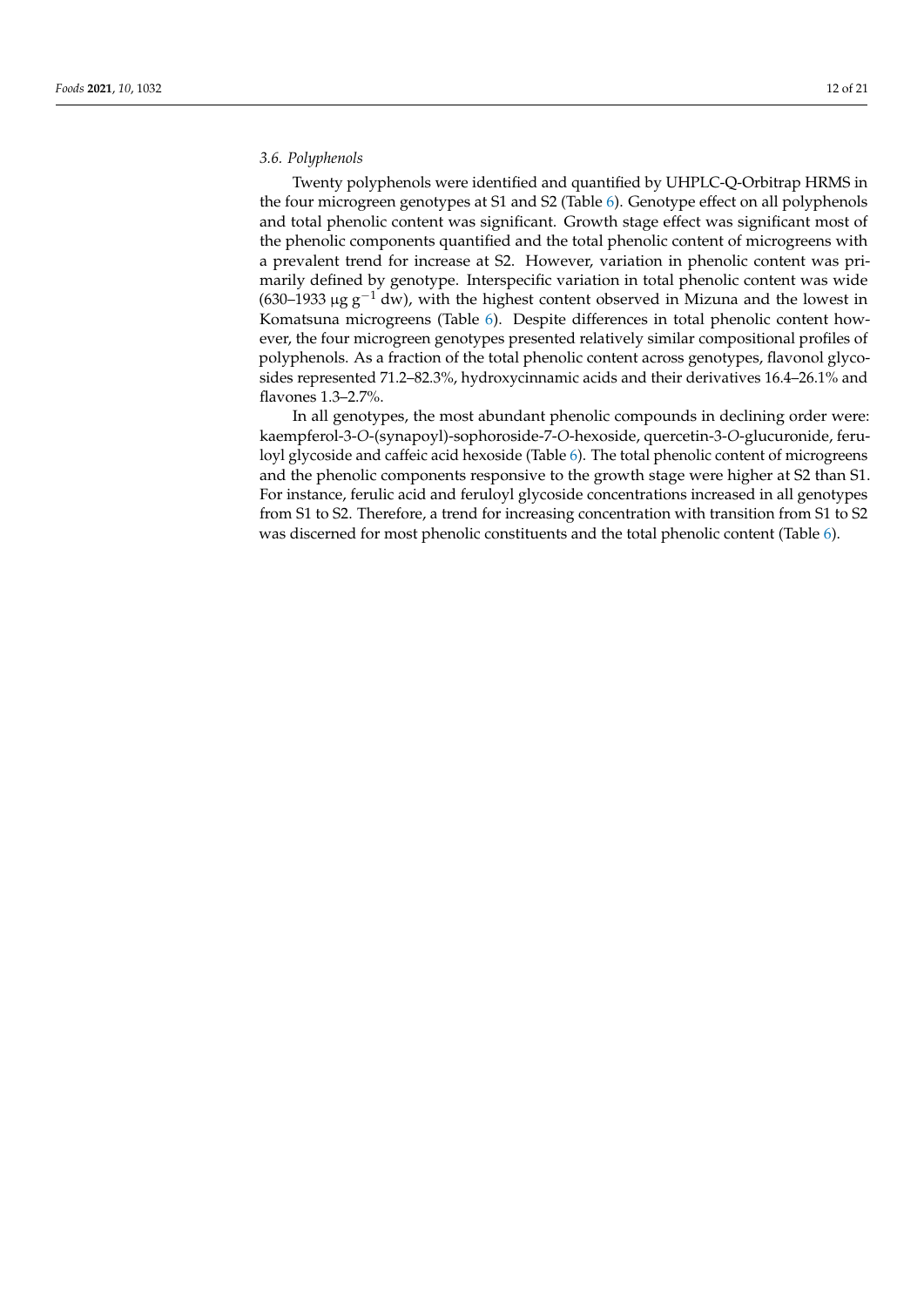| Source of<br>Variance                | Ouercetin-<br>$3 - 0 -$<br>sophoroside-<br>$7 - 0 -$<br>hexoside | Caffeic<br>Acid          | Kaempferol-<br>$3 - O -$<br>sophoroside-<br>$7 - O -$<br>hexoside | Ouercetin-<br>$3 - O -$<br>sophoroside | Caffeic<br>Acid<br>Hexoside<br>Isomers | Kaempferol-<br>$3 - O -$<br>(caffeoyl)-<br>sophoroside-<br>$7 - O -$<br>hexoside | Ouercetin-<br>$3 - O -$<br>(feruloyl)-<br>sophoroside-<br>$7 - O -$<br>hexoside | Kaempferol-<br>$3 - O -$<br>(coumaroyl)<br>sophoroside-<br>7-0-<br>hexoside | Kaempferol-<br>$3 - O -$<br>(synapoyl)-<br>sophoroside-<br>$7 - O -$<br>hexoside | Kaempferol-<br>$3 - O -$<br>(feruloyl)-<br>sophoroside-<br>$7 - O -$<br>hexoside | Coumaroyl<br>Ouinic<br>Acid<br>Isomer <sub>1</sub> | Naringin                        | Feruloyl<br>Ouinic<br>Acid<br>Isomer | Apigenin-<br>7-O-<br>rutinoside | Ferulic<br>acid                  | Ouercetin-<br>$3-O-$<br>glucuronide rutinoside | Luteolin-<br>$3 - O -$         | Feruloyl<br>glycoside           | <b>KAEMPFEROL-</b><br>$3 - O -$<br>rutinoside | Apigenin-<br>$7-$<br>rhamnoside-<br>$4-$<br>rutinoside | Σ<br>Phenolic<br>Acids         |
|--------------------------------------|------------------------------------------------------------------|--------------------------|-------------------------------------------------------------------|----------------------------------------|----------------------------------------|----------------------------------------------------------------------------------|---------------------------------------------------------------------------------|-----------------------------------------------------------------------------|----------------------------------------------------------------------------------|----------------------------------------------------------------------------------|----------------------------------------------------|---------------------------------|--------------------------------------|---------------------------------|----------------------------------|------------------------------------------------|--------------------------------|---------------------------------|-----------------------------------------------|--------------------------------------------------------|--------------------------------|
|                                      | $(\mu$ gg <sup>-1</sup><br>DW)                                   | $(\mu g g^{-1})$<br>DW)  | $(\mu g g^{-1})$<br>DW)                                           | $(\mu g g^{-1})$<br>DW)                | $(\mu g g^{-1})$<br>DW)                | $(\mu$ gg <sup>-1</sup><br>DW)                                                   | $(\mu$ gg <sup>-1</sup><br>DW)                                                  | $(\mu$ gg <sup>-1</sup><br>DW)                                              | $(\mu g g^{-1})$<br>DW)                                                          | $(\mu g g^{-1})$<br>DW)                                                          | $(\mu g g^{-1})$<br>DW)                            | $(\mu g)$<br>$g^{-1}$<br>DW)    | $(\mu$ g g <sup>-1</sup><br>DW)      | $(\mu g g^{-1})$<br>DW)         | $(\mu g)$<br>$n^{-1}$<br>DW)     | $(\mu g g^{-1})$<br>DW)                        | $(\mu$ gg <sup>-1</sup><br>DW) | $(\mu g g^{-1})$<br>DW)         | $(\mu$ g g <sup>-1</sup><br>DW)               | $(\mu g g^{-1})$<br>DW)                                | $(\mu g g^{-1})$<br>DW)        |
| Genotype<br>(M)                      |                                                                  |                          |                                                                   |                                        |                                        |                                                                                  |                                                                                 |                                                                             |                                                                                  |                                                                                  |                                                    |                                 |                                      |                                 |                                  |                                                |                                |                                 |                                               |                                                        |                                |
| Komatsuna                            | $18.8 \pm 2.2$<br>$\overline{a}$                                 | $2.9 \pm 0.5$<br>ab      | 5.3 $\pm$ 0.8 <sup>c</sup>                                        | $5.4 \pm 0.2$ C                        | $39.0 \pm 2.7$<br>$\mathbf{c}$         | $15.7 \pm 0.9$<br>$\mathbf{c}$                                                   | $28.1 \pm 0.5$<br>$\epsilon$                                                    | $5.1 \pm 1.6$ <sup>c</sup>                                                  | $98.8 \pm$<br>11.2 <sup>b</sup>                                                  | $17.0 \pm 2.0$<br>$\mathbf{c}$                                                   | $15.2 \pm 6.7$<br>-a                               | $1.3 \pm 0.0$                   | $7.0 \pm 1.1$ <sup>a</sup>           | $2.4 \pm 0.3$                   | $20.5 +$<br>3.1 <sup>d</sup>     | $252.0 \pm 20$                                 | $1.6 \pm 0.2$ <sup>c</sup>     | $79.7 \pm 5.2$<br>$\mathbf{c}$  | $2.1 \pm 0.5$ b                               | $11.9 \pm 3.7$                                         | $630 \pm 30$                   |
| Mibuna                               | $15.9 \pm 1.3$<br>ab                                             | $4.1 \pm 0.6$<br>ab      | $23.1 \pm 4.0$                                                    | $20.1 \pm 0.8$<br>$\mathbf{a}$         | $74.6 \pm 6.8$<br><b>b</b>             | $116.7 \pm$<br>12.9 <sup>b</sup>                                                 | $212.9 +$<br>9.2 <sup>a</sup>                                                   | $18.5 \pm 0.8$<br><b>b</b>                                                  | $378.2 +$<br>$27.4^{\text{a}}$                                                   | $96.0 \pm 8.8$                                                                   | $1.7 \pm 0.7$                                      | $1.5 \pm 0.1$<br>$\epsilon$     | $5.3 \pm 0.3$                        | $5.0 \pm 1.2^{\text{a}}$        | $40.0 \pm$<br>$2.5^{\text{c}}$   | $319.7 \pm 13$<br>$\epsilon$                   | $1.3 \pm 0.1$ <sup>c</sup>     | $113.6 \pm$<br>4.8 <sup>b</sup> | $2.6 \pm 0.5$ b                               | $11.6 \pm 2.9$                                         | $1462 \pm 45$                  |
| Mizuna                               | $10.5 \pm 0.4$<br>$\mathcal{C}$                                  | $4.4\pm0.7$ $^{\rm a}$   | $30.9 \pm 2.5$<br>a                                               | $8.8 \pm 1.0$                          | $121.9 +$<br>5.6 <sup>a</sup>          | $189.6 \pm$<br>10.8 <sup>a</sup>                                                 | $155.9 +$<br>14.7 <sup>b</sup>                                                  | $28.3 \pm 1.9$<br>a                                                         | $412.1 +$<br>27.8 <sup>a</sup>                                                   | $167.9 +$<br>$13.5^{\text{a}}$                                                   | $3.4 \pm 1.4$                                      | $3.0 \pm 0.1$<br>$\overline{a}$ | $3.1 \pm 0.2$ C                      | $4.5 \pm 0.2$ <sup>a</sup>      | $62.1 \pm$<br>4.9 <sup>a</sup>   | $484.3 \pm 21$                                 | $12.1 \pm 1.5$<br>a            | $196.9 +$<br>20.5 <sup>a</sup>  | $8.6 \pm 2.2^{\text{a}}$                      | $25.0 \pm 3.5$<br>a.                                   | $1933 \pm 61$<br>a             |
| Pak Choi                             | $12.8 \pm 1.6$<br>hc.                                            | $2.6 \pm 0.6$<br>h       | $5\pm0.4$ C                                                       | $5.8 \pm 0.3$ <sup>c</sup>             | $38.9 \pm 2.0$<br>$\mathbf{c}$         | $14.6 \pm 0.6$<br>$\mathbf{c}$                                                   | $28.3 \pm 3.1$<br>$\mathbf{c}$                                                  | $1.9 \pm 0.1$                                                               | $81.4 \pm$<br>18.8 <sup>b</sup>                                                  | $11.3 \pm 2.0$<br>$\mathbf{c}$                                                   | $14.7 \pm 6.2$<br>-a                               | $2.6 \pm 0.2$                   | $4.9 \pm 1.0$<br>h                   | $5.8 \pm 0.2$ <sup>a</sup>      | 48.6 $\pm$<br>5.0 <sup>b</sup>   | $674.8 \pm 30$<br>-а                           | $2.3 \pm 0.2$<br><b>b</b>      | $82.8 \pm 5.0$<br>$\mathbf{c}$  | $3.8 \pm 0.3^{\circ}$                         | $10.5 \pm 3.3$                                         | $1053 \pm 33$<br>$\epsilon$    |
| $p$ -value<br>Growth<br>stage (S)    | 0.000                                                            | 0.026                    | 0.000                                                             | 0.000                                  | 0.000                                  | 0.000                                                                            | 0.000                                                                           | 0.000                                                                       | 0.000                                                                            | 0.000                                                                            | 0.000                                              | 0.000                           | 0.000                                | 0.000                           | 0.000                            | 0.000                                          | 0.000                          | 0.000                           | 0.000                                         | 0.000                                                  | 0.000                          |
| S1                                   | $14.1 \pm 1.7$                                                   | $2.6 \pm 0.4$            | $12.7 \pm 2.8$                                                    | $9.6 \pm 1.9$                          | 64.8 $\pm$<br>10.3                     | $80 \pm 23.0$                                                                    | $97.7 +$<br>21.7                                                                | $11.2 \pm 3.0$                                                              | $287.0 +$<br>50.3 <sup>a</sup>                                                   | $61.3 \pm$<br>15.6 <sup>b</sup>                                                  | $0.5 \pm 0.1$                                      | $1.9 \pm 0.2$                   | $4.1 \pm 0.5$                        | $4.7 \pm 0.7$                   | $34.4 \pm$<br>$4.2^{b}$          | $389.4 \pm 47$                                 | $3.3 \pm 1.0$                  | $99.6 \pm$<br>10.1 <sup>b</sup> | $5.3 \pm 1.5$                                 | $7.4 \pm 1.8$                                          | $1191 +$<br>141 <sup>b</sup>   |
| S <sub>2</sub>                       | $14.8 \pm 1.1$                                                   | $4.4 \pm 0.3^{\text{a}}$ | $19.4 \pm 4.3$<br>a                                               | $10.5 \pm 1.8$                         | $72.4 \pm$<br>11.0                     | $88.4 \pm$<br>22.8                                                               | $114.9 +$<br>27.7                                                               | $15.7 \pm 3.5$<br>a                                                         | $198.3 \pm$<br>42.7 <sup>b</sup>                                                 | $84.8 \pm$<br>23.3 <sup>a</sup>                                                  | $17.0 \pm 3.8$<br>a                                | $2.3 \pm 0.3$<br>a              | $6.1 \pm 0.6$ <sup>a</sup>           | $4.2 \pm 0.4$                   | $51.2 \pm$<br>5.1 <sup>a</sup>   | $475.9 \pm 52$                                 | $5.4 \pm 1.8^{\text{a}}$       | $136.9 +$<br>18.8 <sup>a</sup>  | $3.3 \pm 0.4$                                 | $22.1 \pm 1.9$<br>a                                    | $1348 \pm$<br>152 <sup>a</sup> |
| <i>p</i> -value<br>$M \times S$      | 0.695                                                            | < 0.001                  | 0.010                                                             | 0.272                                  | 0.147                                  | 0.377                                                                            | 0.093                                                                           | < 0.001                                                                     | < 0.001                                                                          | 0.015                                                                            | < 0.001                                            | < 0.001                         | 0.018                                | 0.504                           | < 0.001                          | < 0.001                                        | 0.024                          | 0.002                           | 0.183                                         | < 0.001                                                | < 0.001                        |
| Komatsuna<br>$\times$ S1             | $22.9 \pm 1.8$<br>a                                              | $2.4 \pm 0.8$            | $3.8 \pm 0.6$                                                     | $5.2 \pm 0.3$ <sup>C</sup>             | $42.4 \pm 2.7$<br>c                    | $17.1 \pm 1.5$                                                                   | $29.02 \pm$<br>0.3 <sup>d</sup>                                                 | $1.5 \pm 0.3$ <sup>e</sup>                                                  | $120.8 \pm$<br>12.3                                                              | $12.7 \pm 0.9$<br>e                                                              | $0.7 \pm 0.1$                                      | $1.2 \pm 0.1$<br>$\mathbf{c}$   | $5.1 \pm 1.6$<br>bcd                 | $1.7 \pm 0.3$ <sup>C</sup>      | $13.5 \pm$<br>$0.3$ <sup>f</sup> | $208.7 \pm 7$                                  | $1.3 \pm 0.1$                  | $68.5 \pm 1.8$                  | $1.5 \pm 0.6^{\circ}$                         | $3.7 \pm 0.1$                                          | $564 \pm 7$                    |
| Komatsuna<br>$\times$ S <sub>2</sub> | $14.7 \pm 2.2$<br>bc                                             | $3.5 \pm 0.4$            | $6.9 \pm 0.5$                                                     | $5.6 \pm 0.2$ <sup>c</sup>             | $35.6 \pm 4.4$<br>$\mathbf{c}$         | $14.3 \pm 0.4$                                                                   | $27.1 \pm 0.6$                                                                  | $8.6 \pm 0.1$                                                               | $76.9 \pm 1.0$                                                                   | $21.2 \pm 0.3$<br>e                                                              | $29.7 \pm 3.6$                                     | $1.4 \pm 0.1$                   | $8.8 \pm 0.5^{\circ}$                | $3.1 \pm 0.1$<br>bc             | $27.5 +$<br>0.9 <sup>e</sup>     | $295.4 \pm 6$                                  | $1.9 \pm 0.2$<br>cd            | $90.8 \pm 2.7$<br>de            | $2.6 \pm 0.9$ b                               | $20.0 \pm 0.3$                                         | $696 \pm 15$                   |
| Mibuna :<br>S <sub>1</sub>           | $13.3 \pm 1.2$<br>bc                                             | $2.7 \pm 0.1$            | $16.4 \pm 1.1$                                                    | $20.5 \pm 0.6$<br>a                    | $59.8 \pm 1.6$<br>$\mathbf{c}$         | $90.8 \pm 7.2$<br>$\epsilon$                                                     | $200.8 \pm$<br>11.7 <sup>ab</sup>                                               | $17.2 \pm 0.9$<br>$\mathbf{C}$                                              | $431 \pm 23.8$                                                                   | $78.6 \pm 2.5$                                                                   | $0.1 \pm 0.1$                                      | $1.3 \pm 0.1$<br>$\mathbf{c}$   | $5.8 \pm 0.2$<br>abc                 | $6.9 \pm 1.7^{\text{ a}}$       | $34.7 +$<br>1.2 <sup>d</sup>     | $293.3 \pm 9$                                  | $1.1 \pm 0.1$<br>d             | $104.7 +$<br>$4.7$ cd           | $2.6 \pm 0.5$ b                               | $5.3 \pm 1.0$                                          | $1387 \pm 33$                  |
| Mibuna ><br>S <sub>2</sub>           | $18.4 \pm 0.7$<br>ab                                             | $5.4 \pm 0.1$            | $29.7 \pm 5.8$                                                    | $19.7 \pm 1.6$<br>$\overline{a}$       | $89.4 \pm 2.8$<br><b>b</b>             | $142.7 \pm$<br>10.4 <sup>b</sup>                                                 | $225.1 +$<br>11.6 <sup>a</sup>                                                  | $19.9 \pm 0.7$<br>$\mathbf{c}$                                              | $325.5 +$<br>20.3                                                                | $113.5 \pm$<br>8.7 <sup>c</sup>                                                  | $3.3 \pm 0.1$                                      | $1.6 \pm 0.1$<br>$\mathbf{c}$   | $4.8 \pm 0.3$<br>bcd                 | $3.0 \pm 0.1$<br>bc             | $45.2 \pm$<br>1.3 <sup>c</sup>   | $346.1 \pm 9$                                  | $1.5 \pm 0.1$<br>- d           | $122.4 \pm$<br>3.9 <sup>c</sup> | $2.6 \pm 1.0^{b}$                             | $18.0 \pm 0.9$                                         | $1538 \pm 59$                  |
| Mizuna $\times$<br>S1                | $9.9 \pm 0.6$ C                                                  | $3.8 \pm 1.4$            | $25.8 \pm 2.6$                                                    | $6.7 \pm 0.3$ C                        | $120.2 \pm$<br>11.9 <sup>a</sup>       | $197.3 \pm$<br>22.4 <sup>a</sup>                                                 | $126.8 \pm$<br>11.5 <sup>c</sup>                                                | $24.4 \pm 0.5$                                                              | $472.9 +$<br>13.0                                                                | $138.3 \pm$<br>5.7 <sup>b</sup>                                                  | $0.3 \pm 0.1$                                      | $2.8 \pm 0.1$<br>a              | $2.7 \pm 0.1$<br>cd                  | $4.2 \pm 0.2$<br>abc            | 51.8 $\pm$<br>3.3 <sup>c</sup>   | $440.7 \pm 12$                                 | $8.8 \pm 0.4$                  | $151.8 \pm$<br>4.5 <sup>b</sup> | $13.5 \pm 0.6$ <sup>a</sup>                   | $17.5 \pm 1.2$                                         | $1820 \pm 70$                  |
| Mizuna ><br>S <sub>2</sub>           | $11.1 \pm 0.4$<br>$\mathbf{c}$                                   | $5 \pm 0.3$              | $35.9 \pm 0.2$                                                    | $11 \pm 0.1^{\circ}$                   | $123.6 \pm$<br>3.0 <sup>a</sup>        | $182 \pm 5.0$<br>ab                                                              | $184.9 +$<br>10.3 <sup>b</sup>                                                  | $32.3 \pm 1.2$<br>a                                                         | $351.3 \pm$<br>2.6                                                               | $197.6 \pm$<br>2.2 <sup>a</sup>                                                  | $6.4 \pm 0.5$<br>h                                 | $3.2 \pm 0.1$<br>a              | $3.5 \pm 0.3$<br>cd                  | $4.9 \pm 0.1$<br>ab             | $72.4 \pm$<br>0.4 <sup>a</sup>   | $527.9 \pm 11$                                 | $15.5 \pm 0.1$<br>a            | $242.0 \pm$<br>7.3 <sup>a</sup> | $3.6 \pm 0.5^{\circ}$                         | $32.6 \pm 1.1$                                         | $2047 \pm 31$                  |
| Pak Choi<br>$\times$ S1              | $10.4 \pm 1.1$<br>$\mathbf{c}$                                   | $1.5 \pm 0.2$            | $4.7 \pm 0.5$                                                     | $6.1 \pm 0.3$ C                        | $36.6 \pm 2.5$<br>$\epsilon$           | $14.7 \pm 0.5$                                                                   | $34.1 \pm 3.3$                                                                  | $1.7 \pm 0.1$ <sup>e</sup>                                                  | $123.3 \pm$<br>1.8                                                               | $15.6 \pm 1.0$<br>e                                                              | $1.0 \pm 0.1$                                      | $2.2 \pm 0.1$                   | $2.7 \pm 0.2$<br>đ                   | $5.8 \pm 0.2$<br>ab             | $37.5 \pm$<br>0.5 <sup>d</sup>   | $615.1 \pm 25$                                 | $1.9 \pm 0.1$<br>cd            | $73.3 \pm 2.7$<br>ef            | $3.5 \pm 0.5^{\circ}$                         | $3.1 \pm 0.1$                                          | $995 \pm 37$                   |
| Pak Choi<br>$\times$ S2              | $15.1 \pm 2.3$<br>bc                                             | $3.7 \pm 0.5$            | $5.2 \pm 0.7$                                                     | $5.6 \pm 0.5$ <sup>c</sup>             | $41.2 \pm 2.9$<br>$\epsilon$           | $14.6 \pm 1.2$                                                                   | $22.5 \pm 2.2$                                                                  | $2.0 \pm 0.1$ <sup>e</sup>                                                  | $39.5 \pm 0.8$                                                                   | $6.9 \pm 0.7$ <sup>e</sup>                                                       | $28.4 \pm 1.5$                                     | $3.1 \pm 0.1$                   | $7.2 \pm 0.1$<br>ah                  | $5.7 \pm 0.3$<br>ab             | 59.7 ±<br>0.8 <sup>b</sup>       | $734.4 \pm 15$                                 | $2.7 \pm 0.1$ °                | $92.3 \pm 5.1$<br>de            | $4.2 \pm 0.2^{\circ}$                         | $17.9 \pm 0.9$                                         | $1112 \pm 27$                  |
| $p$ -value                           | < 0.001                                                          | 0.423                    | 0.073                                                             | 0.005                                  | 0.012                                  | 0.005                                                                            | 0.002                                                                           | < 0.001                                                                     | 0.059                                                                            | < 0.001                                                                          | < 0.001                                            | 0.005                           | 0.002                                | 0.004                           | 0.005                            | 0.155                                          | < 0.001                        | < 0.001                         | < 0.001                                       | 0.211                                                  | 0.511                          |

**Table 6.** Phenolic composition of four *Brassica rapa* L. microgreens harvested at the first (S1) or second true-leaf stage (S2). All data are expressed as mean  $\pm$  standard error, *n* = 3.

<span id="page-12-0"></span>Different letters within each column indicate significant differences according to a Tukey–Kramer HSD test (*p* = 0.05). Microgreens growth stages were compared according to Student's *t*-test.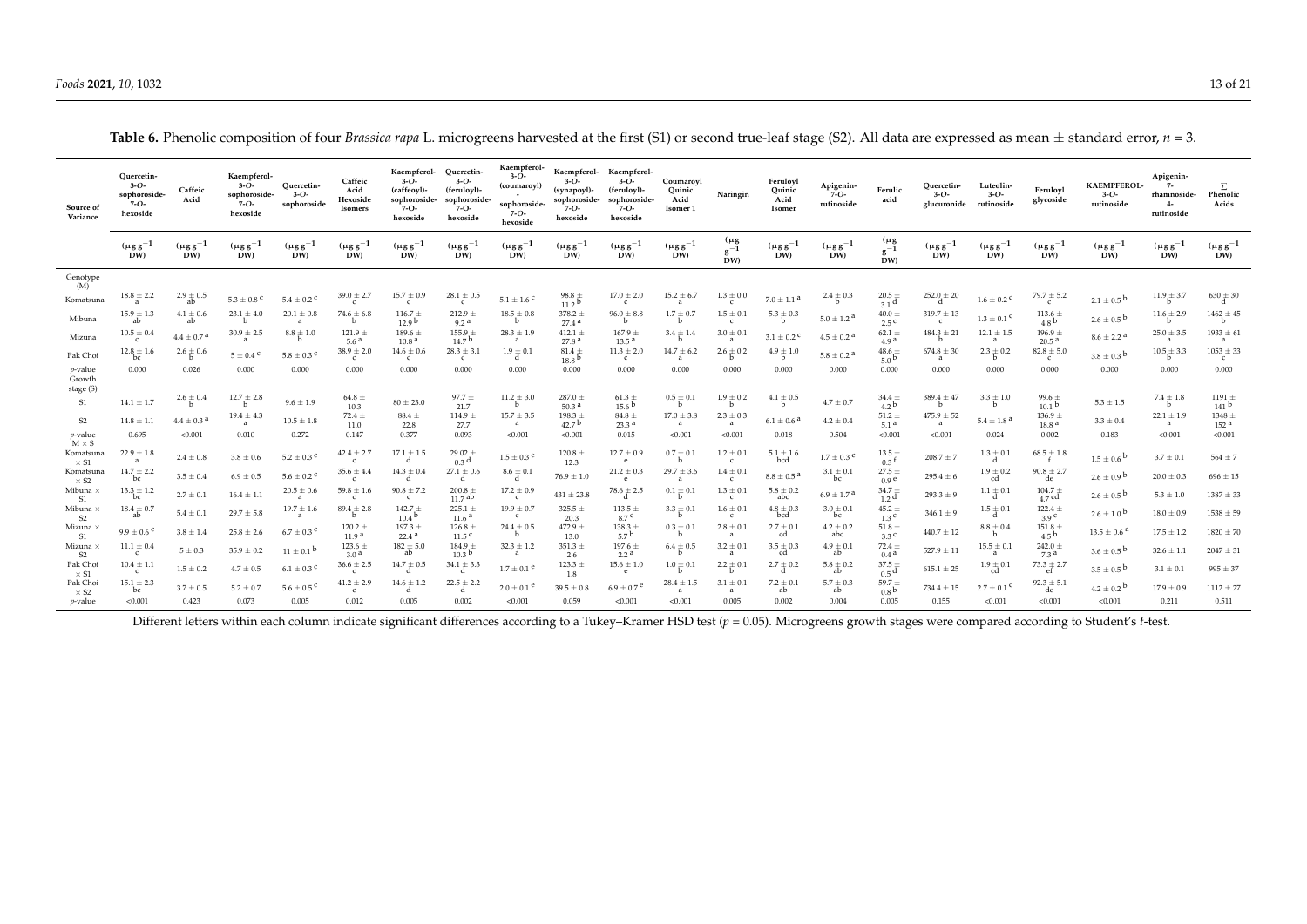#### **4. Discussion**

#### *4.1. Yield Characteristics*

The optimal harvest stage for microgreens should combine high yield and high crop turnover while ensuring prime sensory and functional quality. Most available research on microgreens makes a clear differentiation with sprouts based on the harvesting of microgreens without roots at the substrate-hypocotyl interface. However, the exact definition of microgreens with respect to developmental stage at the time of harvest remains relatively vague. In their review on microgreens, Kyriacou et al. [\[1\]](#page-18-0) defined microgreens as greens harvested upon the appearance of the first pair of true leaves, when cotyledons are fully expanded and still turgid. But the developmental stage at harvest actually varies between different works, with certain researchers harvesting at the cotyledonary stage [\[23,](#page-18-17)[24\]](#page-19-0), others at the appearance of the first true leaf [\[6](#page-18-14)[,8](#page-18-5)[,25\]](#page-19-1) and yet others at the second true leaf [\[3,](#page-18-2)[7,](#page-18-4)[24,](#page-19-0)[26\]](#page-19-2). In terms of fresh and dry yield, the current work demonstrated that lower-yielding genotypes (e.g., Mizuna and Pak Choi) present higher increments of yield increase from the first to the second true-leaf stage compared to the faster-growing and higher-yielding genotypes (e.g., Komatsuna and Mibuna). Delaying harvest of these slower-growing genotypes until the appearance of the second true leaf may allow for significant return in yield (e.g.,  $80.1\%$  in Mizuna) but this practice presently reduced crop turn-over by 41.7% owing to the increase in crop cycle from 7 to 12 days. Therefore, the decision to harvest at S2 instead of S1 must be analyzed in terms of yield for each genotype, with harvesting at S2 seeming economically sound for low-yielding genotypes.

#### *4.2. Mineral Composition*

Minerals are essential components of the human diet for preventing nutritional disorders and facilitating metabolic and homeostatic regulation through their multiple functionalities [\[36\]](#page-19-12). Fresh fruits and vegetables contribute approximately 35, 24, 11 and 7% of the human dietary intake in macrominerals K, Mg, P, and Ca, respectively [\[37\]](#page-19-13). With respect to the mineral composition of microgreens, the present study is largely in agreement with previous ones that defined K, Ca, P and Mg as the most abundant macrominerals and Mn, Fe and Zn as the most abundant microminerals [\[2,](#page-18-1)[7,](#page-18-4)[12\]](#page-18-9). Moreover, several researchers have posited that certain macro- and microminerals (Mg, Ca, Mn, Fe, Zn, Mo and Se) may be found in higher concentrations in microgreens compared to the full developmental stage of the same genotypes  $[4,21,24]$  $[4,21,24]$  $[4,21,24]$ . An additional advantage claimed for microgreens is their higher mineral bioavailability owing to the suppression of phytate concentration during germination [\[25](#page-19-1)[,38\]](#page-19-14). However, the capacity for uptake and accumulation of minerals varies widely with genotype, as presently demonstrated for genotypes of the *Brassicaceae* and previously for other genotypes [\[15](#page-18-18)[,16\]](#page-18-19). Although nutrient supplementation and growth conditions may modulate the mineral content of microgreens Renna et al. [\[17\]](#page-18-11), the current study highlighted genotype selection as a key factor for designing microgreens of particular mineral profiles; e.g., Pak Choi and Komatsuna yielded microgreens high in P and K, Mibuna yielded Ca-rich and Se-rich microgreens and Mizuna Mo-rich microgreens. From a nutritive aspect, it is also noteworthy that the Na/K ratio, high levels of which are implicated in cardiovascular stress [\[39\]](#page-19-15), varies widely with microgreens genotypes as it was presently found three-fold higher in Mizuna and Pak Choi compared to Komatsuna and Mibuna.

The current study moreover highlighted that developmental changes in the mineral profiles of microgreens differ according to mineral element and genotype. Calcium concentration consistently increased in all species, which might relate to the increasing demands for mechanical support in the developing microgreens. However, P and Na concentrations and that of most microminerals (Mo, Se and Zn) was nonresponsive to the growth stage. Macro-minerals K and Mg varied between growth stages according to genotype, with a prevailing trend for decrease in K and increase in Mg concentration from S1 to S2. Analogous findings were reported by Waterland et al. [\[24\]](#page-19-0), who found higher mineral content on a dry weight basis in kale microgreens than in adult kale leaves. They found higher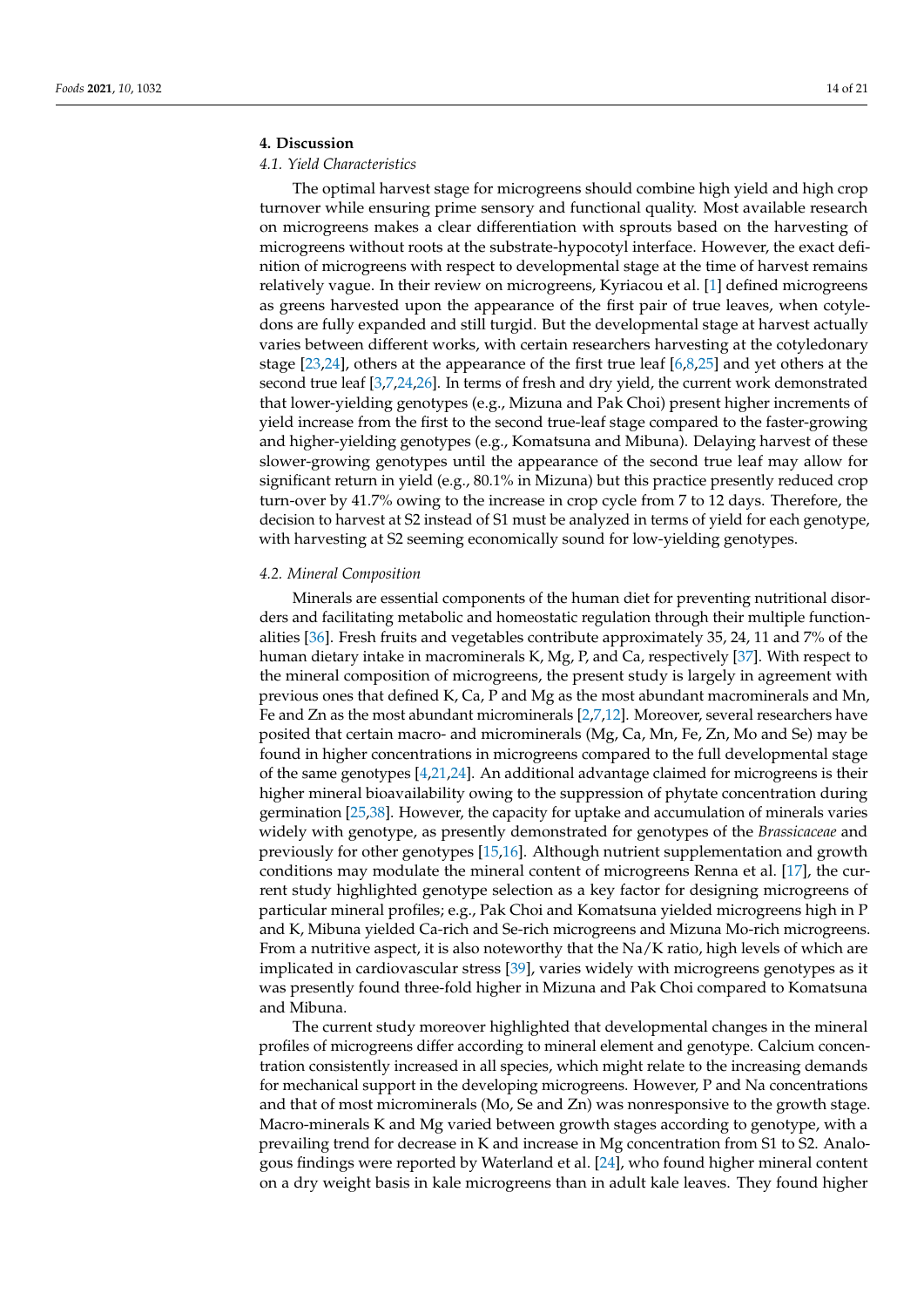K concentration at the cotyledonary stage than the two-leaf stage but no change in K, P, Mg and Ca and most microminerals between the two-leaf and baby-leaf (four-leaf) stages. However, on a fresh weight basis, they found maximum mineral content at the baby-leaf (four to six leaves) stage compared to both microgreens and adult leaves.

Pinto et al. [\[21\]](#page-18-15), on the other hand, reported mineral concentrations on a fresh weight basis and found lettuce microgreens lower in N, P, K and Ca but higher in Fe, Mn, Zn, Mo and Se than their adult counterparts. Waterland et al. [\[24\]](#page-19-0) highlighted that discrepancies in mineral concentrations may derive from variation in water content between genotypes and developmental stages, reporting decrease in water content up to 15% between microgreens and adult leaves. Although lower water content (higher dry matter) was presently also observed between stages S1 and S2, the nominal difference was limited (0.5%) and does not justify the variation observed mainly in macrominerals. Limited variation in water as opposed to mineral content was also reported for lettuce microgreens and adult leaves by Pinto et al. [\[21\]](#page-18-15) who reported higher content of most minerals (Ca, Mg, Fe, Mn, Zn, Se and Mo) in microgreens than mature leaves. In the context of the present study, it may be inferred that mineral content on a dry weight basis presents wider differences between genotypes than between growth stages. Variation between growth stages is negligible for most microminerals whereas for Ca, K, Mg, Mn and Fe it depends on genotype and cannot be attributed mainly to increasing dry matter content. The present findings enrich the rather limited reference base for microgreens mineral content.

#### *4.3. Antioxidant Capacity*

The antioxidant radical-quenching activity may vary significantly between leafy genotypes, especially between red and green ones, with the antioxidant capacity of the former being generally higher [\[40\]](#page-19-16), hence their inclusion in the human diet is expected to counter the impact of oxidative stress. The antioxidant value of colored microgreens has been posited by previous workers [\[41\]](#page-19-17), and is further corroborated by the present study where the purple microgreens of Komatsuna and Pak Choi demonstrated higher in vitro antioxidant capacity than the green Mizuna and Mibuna. Moreover, the antioxidant value of microgreens seems more variable by genotype than growth stage. Although the antioxidant capacity of certain species (e.g., Komatsuna and Mizuna) may be higher at the first-leaf stage, this phenomenon cannot be generalized since in other genotypes (e.g., Pak Choi and Mibuna) differences in antioxidant capacity from the first to the second-leaf stage tend to be nonsignificant.

Lutein and β-carotene are the key hydrophobic carotenoid molecules found in microgreens that have been shown to exercise lipophilic antioxidant capacity owing to the lightabsorbing and ROS-quenching properties of their conjugated double bond-rich polyene chains [\[42\]](#page-19-18). Lutein has thus been administered as a nutritional supplement for ophthalmic protection against short wavelength radiation and light-induced macular damage [\[43\]](#page-19-19). Biological activity is also demonstrated by β-carotene that constitutes a precursor of vitamin A, which is essential for immune and ophthalmic functions [\[42\]](#page-19-18). Both carotenoid molecules appear more variable across genotypes than between the first and second-true leaf stages of ontogeny, with β-carotene having showed no response to the growth stage whereas lutein concentration demonstrated a genotype-specific increase at the appearance of the second leaf. It is therefore questionable whether delaying harvest to this stage would significantly benefit the bioactive value of microgreens derived from carotenoids. A predominantly genotype-specific variability across growth stages also seems to be the prevailing pattern for the concentration of chlorophyll in microgreens. Similar findings highlighting the significant cultivar-growth stage interaction for chlorophyll and carotenoid pigments were previously demonstrated for red and green butterhead lettuce cultivars harvested at the microgreens and mature growth stages [\[22\]](#page-18-16). Contrarily, Klopsch et al. [\[23\]](#page-18-17) and Heinze et al. [\[44\]](#page-19-20) reported a significant increase of chlorophylls and carotenoids from the cotyledonary microgreens to mature-leaf stage. Genotype-growth stage interaction aside, it may be inferred that the brief interval in ontogeny from S1 to S2 may confound variation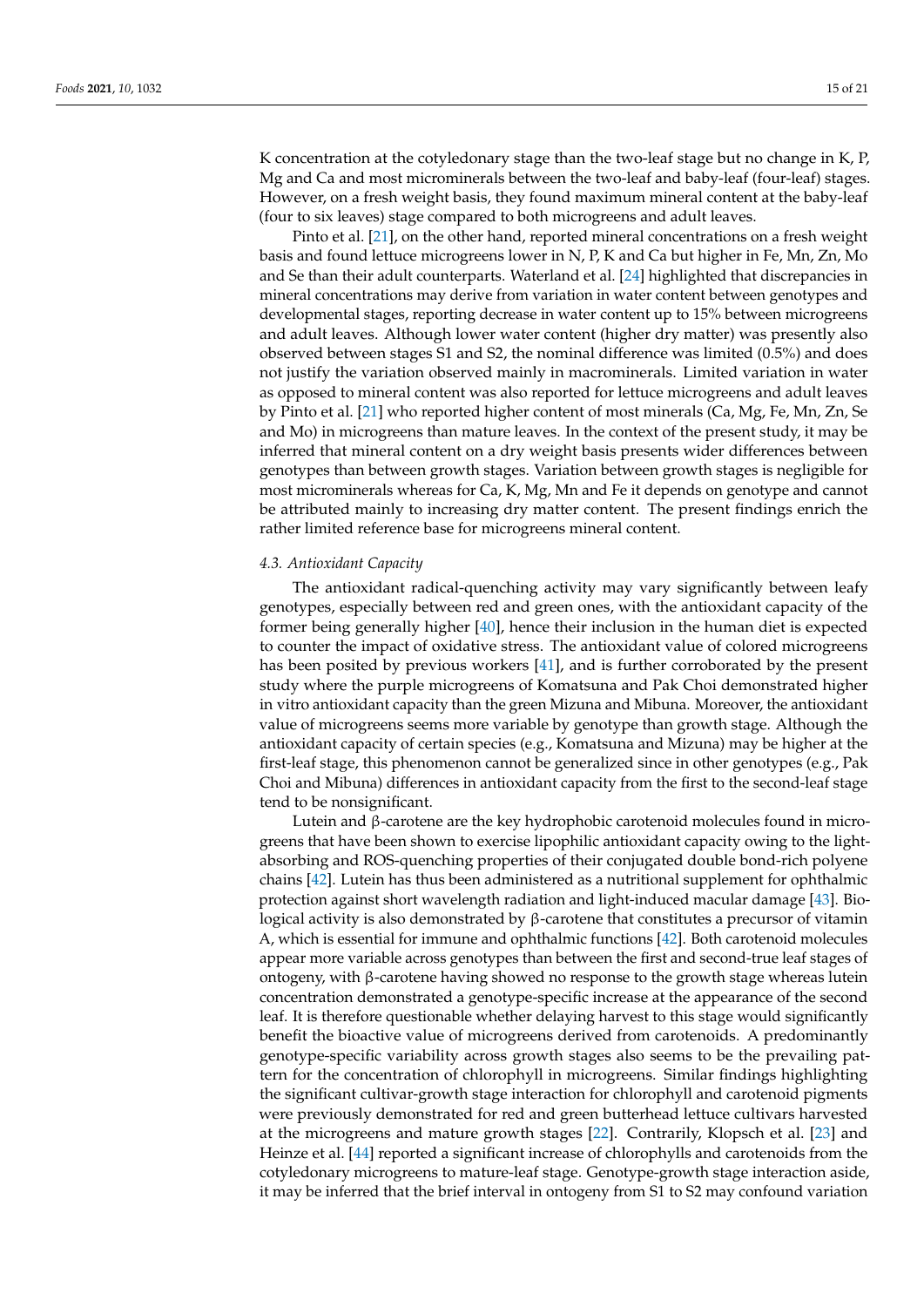in these pigments that constitute central components of the developing photosynthetic apparatus biosynthesized according to the growing light-harvesting requirements [\[45\]](#page-19-21).

Overall, the ascorbate concentration (73.8–119.3 mg kg<sup>-1</sup> fw) obtained in the four brassicaceous genotypes of the present study is in the low end of the range reported in the available literature on microgreens [\[25](#page-19-1)[,46](#page-19-22)[,47\]](#page-19-23). Although higher ascorbate content is generally expected in microgreens than sprouts, owing to microgreens' longer photosynthetic activity that provides hexose products necessary for ascorbate biosynthesis [\[48\]](#page-19-24), this difference is not always pronounced at close stages of ontogeny. Developmental variation in microgreens ascorbic acid concentration exhibits a strongly genotype-dependent effect with nonsignificant change in some genotypes (e.g., Mibuna) as opposed to others. Moreover, variation along developmental stages is not uniform across genotypes, with increase from S1 to S2 being the common response in most genotypes but decrease also being observed in others (e.g., Pak Choi). The current observation of cultivar-growth stage interaction for ascorbate concentration in brassicaceous microgreens corroborates the findings of Di Bella et al. [\[6\]](#page-18-14) in their comparative study of sprouts, microgreens and baby leaves of two *Brassica oleracea* L. cultivars and those of El Nakhel et al. [\[22\]](#page-18-16) on butterhead lettuce microgreens vs. mature leaves.

#### *4.4. Volatile Organic Compounds (VOCs)*

The brassicaceous microgreens VOCs profile is dominated by isothiocyanate compounds that constitute catabolic products of glucosinolate metabolism. In the present study, this is suggested by the balanced patterns in the relative abundance of key isothiocyanates observed in different genotypes and growth stages. For instance, 3-butenyl isothiocyanate and allyl isothiocyanate varied inversely between genotypes, the former being found in higher relative abundance at the first-leaf stage and the latter at the second-leaf stage. Changes in the profile and concentration of glucosinolates and their catabolic products have been demonstrated in different *Brassicaceae* genotypes and stages of ontogeny, with both categories generally found in higher concentrations at the microgreens stage compared to the mature-leaf stage [\[44\]](#page-19-20). Furthermore, the glucosinolates and their breakdown products have been shown to differ in relative abundance and complexity with progressive ontogeny of brassicaceous genotypes, with more abundant and diverse products formed in Pak Choi microgreens than kale microgreens [\[23\]](#page-18-17). The relative abundance of the major VOCs presently identified varied between genotypes more extensively than between growth stages. Analogous variation in the total isothiocyanates and their bioaccessible fraction was demonstrated for different brassicaceous microgreens by de la Fuente et al. [\[25\]](#page-19-1). Moreover, response to the growth stage was not uniform across genotypes. It is worth noting however that the dominant volatile aromatic component in the microgreens volatile profile (3-butenyl isothiocyanate) had higher relative abundance at S1 than S2, whereas the reverse trend was dominant for the rest of the identified VOCs. This suggests that 3 butenyl isothiocyanate fueled the production of glucosinolate catabolites with an enhanced presence at S2 and corroborates previous studies reporting higher content of glucosinolate catabolites at earlier stages of ontogeny [\[23\]](#page-18-17).

Another noteworthy change observed at the second-leaf stage is that the cyclic monoterpene limonene, which imparts a characteristic citrus-like aroma, increased in all genotypes during transition from S1 to S2. Similar increase at S2 was also observed for the aldehydes nonanal, which imparts a sweet floral (orange-flower-like) scent, and for trans-2-hexenal, which imparts a fresh leafy green scent (The Good Scents Company, Oak Creek, WI, USA, 2021). Therefore, the development of more distinctive aroma profiles during transition from S1 to S2 in brassicaceous microgreens may be inferred. However, these changes cannot be termed universal since the volatile profile of certain genotypes seems less prone to developmental change, with Mizuna microgreens as a current example.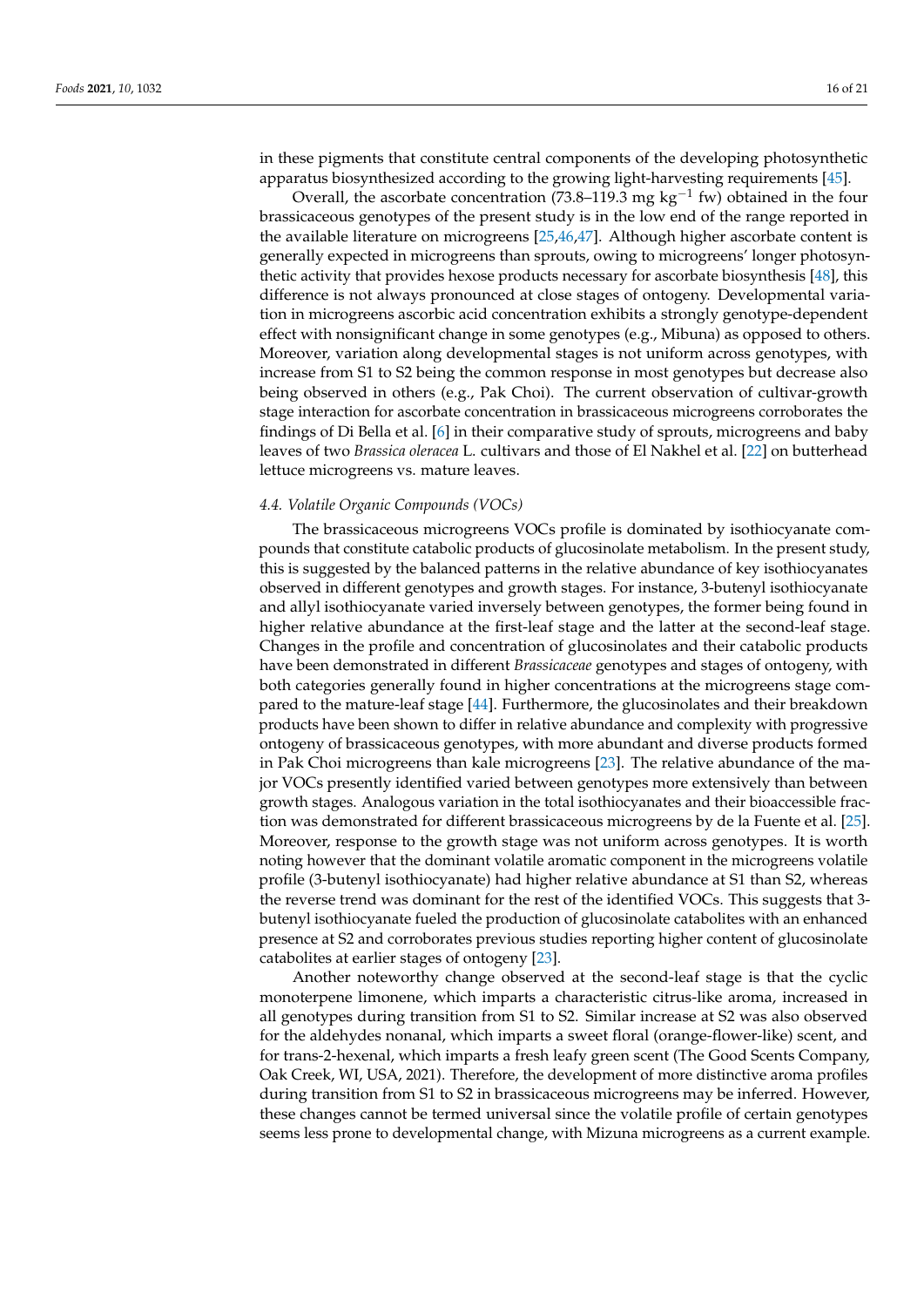#### *4.5. Anthocyanins*

Microgreens are a specialty crop that has become a popular gastronomic ingredient owing, among others, to their vivid colors [\[1\]](#page-18-0). Anthocyanins are responsible for the purple, blue and red pigmentation of microgreens. However, their role in plants extends to biological functions such as ROS scavenging, protection from radiation and other stress conditions as well as to defense against pathogens [\[49,](#page-19-25)[50\]](#page-20-0). The bioactive value of anthocyanins for human health has also been posited, hence the consumption of colored greens and fruits is encouraged [\[51\]](#page-20-1). The anthocyanin concentrations in the green genotypes Mibuna and Mizuna presently studied were shown not to change in response to the growth stage. However, developmental changes in the red genotypes were inconsistent as anthocyanin concentration increased in Komatsuna during transition to S2 as opposed to Pak Choi where maximal concentrations were observed at S1. Moreover, only certain anthocyanin molecules demonstrated significant positive correlation with the hydrophilic antioxidant capacity of microgreens extracts, whereas other molecules and the total anthocyanins concentration did not (data not shown). This is not surprising as the in vitro antioxidant capacity of naturally occurring anthocyanins in the juice or aqueous extracts of pigmented fruits, vegetables and flowers is not consistent across genotypes; moreover, although it has been documented in vitro for several genotypes, analogous in vivo activity has not been widely demonstrated with respect to human consumption [\[52\]](#page-20-2). It is therefore apparent that apart from the clear divide in the relative abundance of anthocyanins between green- and purple-colored microgreens, variation with developmental stage is largely genotype-specific and the choice of harvest stage based on visual quality must be defined on a genotype-by-genotype case.

#### *4.6. Polyphenols*

Flavonol glycosides, hydroxycinnamic acids and their derivatives were the dominant classes of phenols present in the four brassicaceous microgreens examined. The current findings are largely consistent with previous studies on brassicaceous microgreens that identified glycosides of quercetin and kaempferol as the main flavonoid glycosides present [\[23\]](#page-18-17), and the derivatives of caffeic and ferulic acids among the main hydroxycinnamic acids found in conjugation with sugars or other hydroxycinnamic acid moieties [\[53](#page-20-3)[–55\]](#page-20-4). Despite broad qualitative similarities in their phenolic composition, quantitative differences between genotypes were wide, confirming analogous findings on other brassicaceous microgreens [\[25\]](#page-19-1). It is further apparent that the natural pigmentation of microgreens is not a sound indication of their phenolic content. Although anthocyanins comprise a class of high-molecular-weight glycosylated polyphenols, their abundance in pigmented microgreens does not constitute a criterion for their content in total polyphenols, as presently demonstrated by the higher phenolic content of the green microgreens Mibuna and Mizuna compared to the purple microgreens Komatsuna and Pak Choi. The current study further highlighted that genotype is potentially a far more significant source of variation in phenolic content than growth stage, especially in the narrow window of ontogeny presently examined.

The phenolic composition at the cotyledonary (rootless sprouts), microgreen (first true leaf) and baby-leaf (third true leaf) stages of three Brassica genotypes was examined by Di Bella et al. [\[6\]](#page-18-14) who identified a general tendency for declining phenolic content, with the content being more often higher in sprouts vs. microgreens than in microgreens vs. baby leaves. However, similarly to the current findings, this trend was underlined by genotype  $\times$  growth stage interaction rendering the effect of ontogeny at the early postgermination stages largely genotype-dependent. Analogous genotype  $\times$  growth stage interaction was reported for different amaranth genotypes harvested at the sprout and microgreen stages [\[47\]](#page-19-23). It is known that the germination process drives major events in the biosynthesis and metabolism of polyphenols through the phenylpropanoid pathway that may generate differences between successive stages of ontogeny [\[56\]](#page-20-5). The absence of significant growth stage effect observed on several of the 20 phenolic components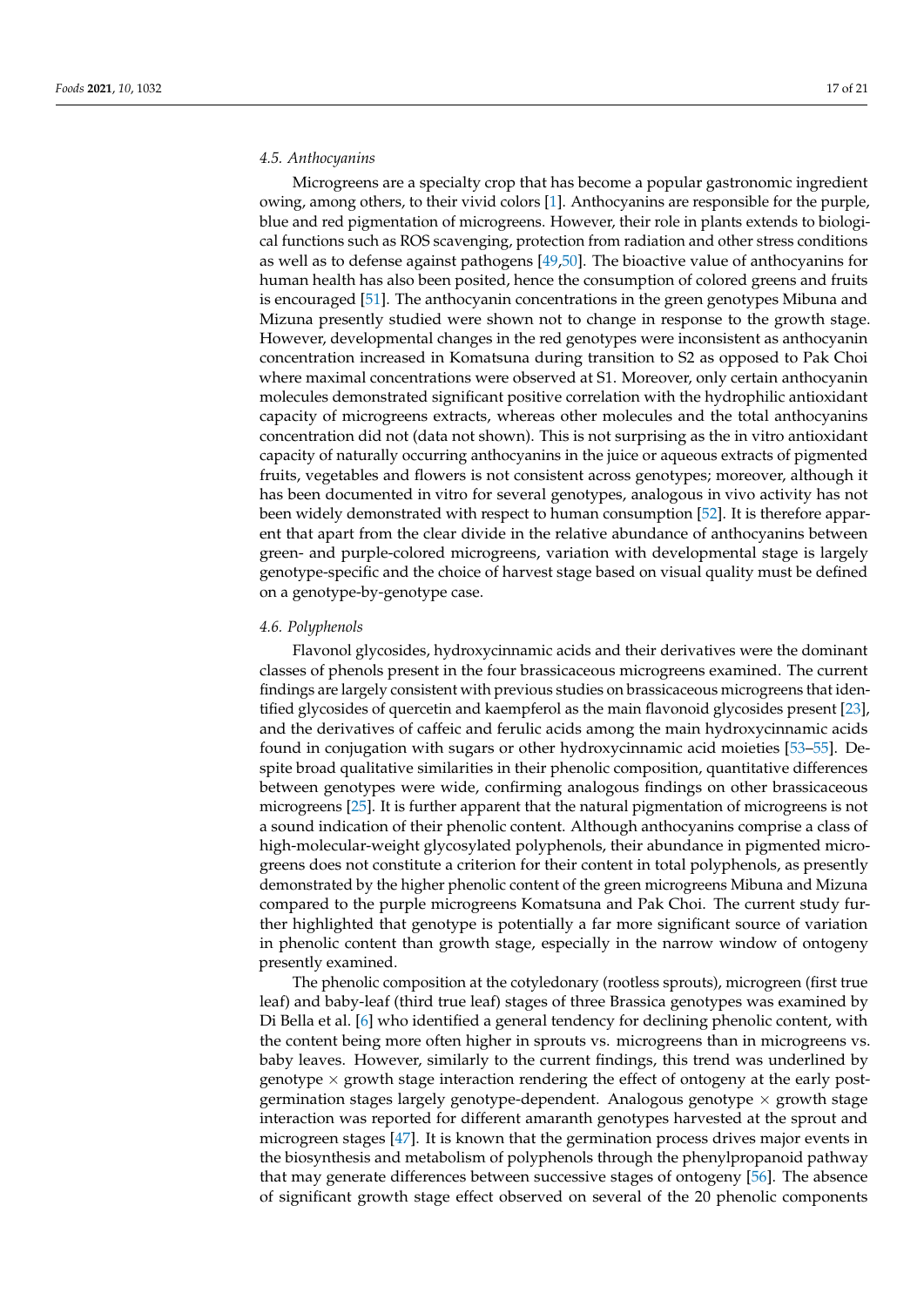presently identified is consistent with the findings of Di Bella et al. [\[6\]](#page-18-14) that post-germination differences in phenolic composition between first-leaf and third-leaf microgreens (or baby leaves) tend to be minimal although both stages are characterized by higher phenolic content than the mature leaves of the corresponding genotypes [\[22,](#page-18-16)[23\]](#page-18-17).

#### **5. Conclusions**

The ontogenetic stages for harvesting microgreens range from the cotyledonary stage to the emergence of the second true leaf. In the current study, the mineral content of brassicaceous microgreens presented wider differences between genotypes than growth stages S1 and S2. Variation in most microminerals with growth stage was negligible whereas for Ca, K, Mg, Mn and Fe it was genotype-dependent. Antioxidant capacity was in certain genotypes higher at S1 but growth stage differences were nonsignificant in other genotypes. Key carotenoids lutein and β-carotene varied widely by genotype whereas βcarotene showed no response to the growth stage and lutein a genotype-dependent increase at S2. It is therefore questionable whether delaying harvest to S2 would significantly benefit the bioactive value of microgreens derived from carotenoids.

Ascorbate concentration also exhibited genotype-dependent variation with growth stage, with nonsignificant change found in certain genotypes (e.g., Mibuna). The volatile components of brassicaceous microgreens comprised mostly isothiocyanate catabolites of glucosinolate metabolism, the relative abundance of which varied mostly by genotype, with certain genotypes (e.g., Mizuna) seeming less prone to developmental changes. The current study further highlighted that against the narrow window of ontogeny examined, genotype is the principal source of variation for microgreens' phenolic content. The absence of significant growth stage effect on many of the phenolic components identified is consistent with previous findings that post-germination differences in phenolic composition between S1 microgreens and baby leaves are minimal. Finally, lower-yielding genotypes register higher relative increase in fresh yield between S1 and S2, compared to faster-growing and higher-yielding genotypes. Although the optimal harvest stage must be determined for each genotype considering yield increase against crop turnover reduction, harvesting at S2 seems advisable for the lower-yielding genotypes.

**Supplementary Materials:** The following are available online at [https://www.mdpi.com/article/10](https://www.mdpi.com/article/10.3390/foods10051032/s1) [.3390/foods10051032/s1,](https://www.mdpi.com/article/10.3390/foods10051032/s1) Figure S1: Representative HPLC-Diode array chromatogram of carotenoids extracted from Komatsuna microgreens monitored at 450 nm, Figure S2: UHPLC-HRMS chromatogram of anthocyanin ex-tracted from Komatsuna microgreens, Figure S3: UHPLC-HRMS chromatogram of polyphenolic compounds extracted from Komatsuna microgreens, Figure S4: Representative chromatograms of VOCs extracted from Komatsuna and Pak Choi microgreens, Table S1: Linearity, limit of detection (LOD), limit of quantification (LOQ), precision and recovery for the eight authentic standards ( $n = 5$ ).

**Author Contributions:** Conceptualization, M.C.K. and Y.R.; methodology, M.C.K. and Y.R.; software, C.E.-N., A.P., G.G., G.A.S., A.K., C.A., F.P. and R.R.; validation, C.E.-N., A.P., G.G., G.A.S., A.K., C.A., F.P. and R.R.; formal analysis, M.C.K., C.E.-N., A.P., G.G., A.Z., G.A.S., A.K., C.A., F.P. and R.R.; investigation, M.C.K., C.E.-N., A.P., G.G., G.A.S., A.K., C.A. and F.P.; resources, M.C.K. and Y.R.; data curation, M.C.K., C.E.-N., A.P., G.G., G.A.S., A.K., C.A., F.P. and R.R.; writing—original draft preparation, M.C.K.; writing—review and editing, M.C.K., C.E.-N., A.P., G.G., A.Z., G.A.S., A.K., C.A., F.P., R.R., A.R., S.D.P. and Y.R.; visualization, M.C.K. and Y.R.; supervision, M.C.K. and Y.R.; project administration, M.C.K. and Y.R.; funding acquisition, S.D.P. All authors have read and agreed to the published version of the manuscript.

**Funding:** This research received no external funding.

**Data Availability Statement:** The datasets generated for this study are available on request to the corresponding author.

**Acknowledgments:** The authors are grateful to Maria Giordano for her assistance in the laboratory analyses.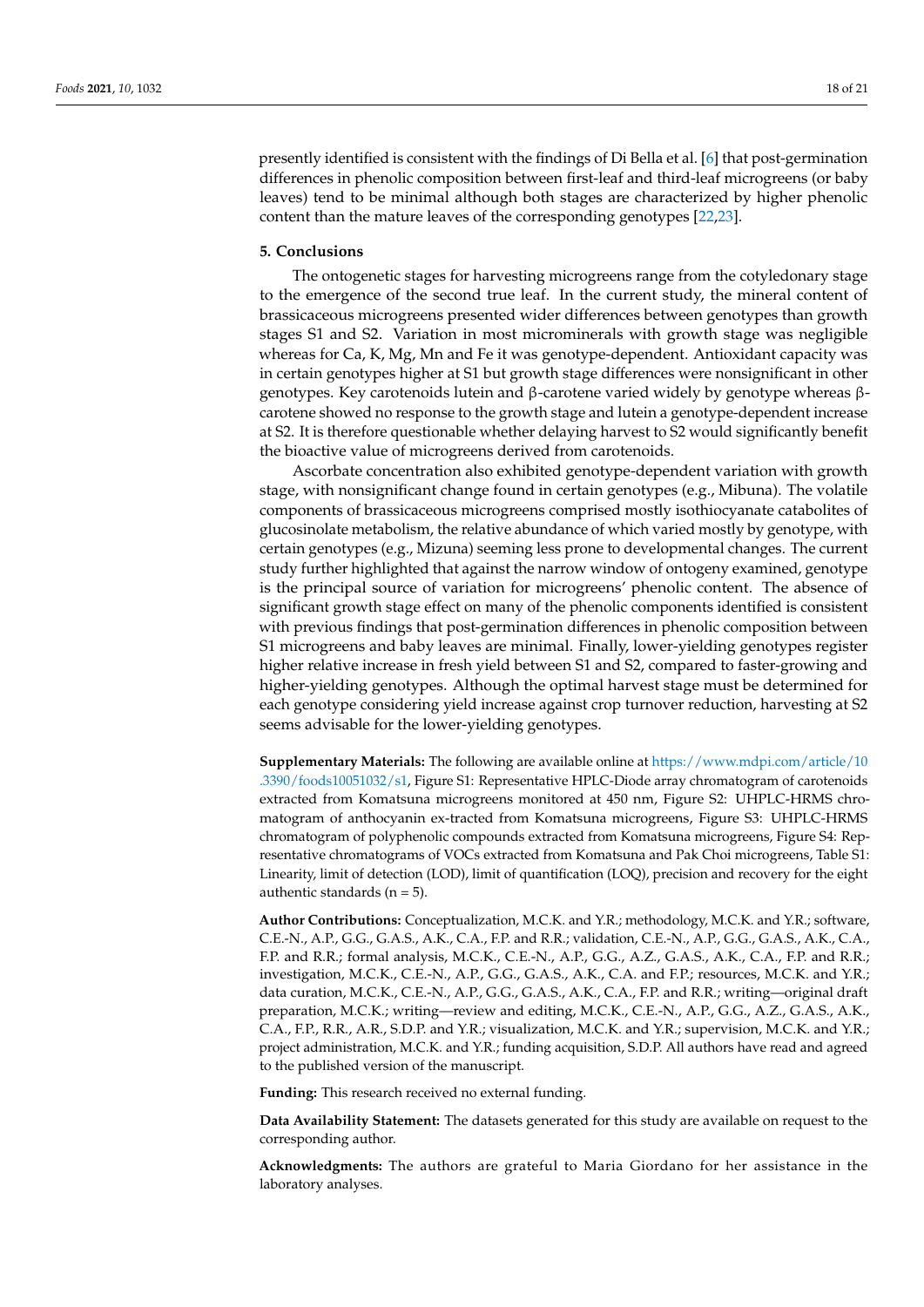**Conflicts of Interest:** The authors declare no conflict of interest.

#### **References**

- <span id="page-18-0"></span>1. Kyriacou, M.C.; Rouphael, Y.; Di Gioia, F.; Kyratzis, A.; Serio, F.; Renna, M.; De Pascale, S.; Santamaria, P. Micro-scale vegetable production and the rise of microgreens. *Trends Food Sci. Technol.* **2016**, *57*, 103–115. [\[CrossRef\]](http://doi.org/10.1016/j.tifs.2016.09.005)
- <span id="page-18-1"></span>2. Xiao, Z.; Codling, E.E.; Luo, Y.; Nou, X.; Lester, G.E.; Wang, Q. Microgreens of *Brassicaceae*: Mineral composition and content of 30 varieties. *J. Food Compos. Anal.* **2016**, *49*, 87–93. [\[CrossRef\]](http://doi.org/10.1016/j.jfca.2016.04.006)
- <span id="page-18-2"></span>3. Kyriacou, M.C.; El-Nakhel, C.; Graziani, G.; Pannico, A.; Soteriou, G.A.; Giordano, M.; Ritieni, A.; De Pascale, S.; Rouphael, Y. Functional quality in novel food sources: Genotypic variation in the nutritive and phytochemical composition of thirteen microgreens species. *Food Chem.* **2019**, *277*, 107–118. [\[CrossRef\]](http://doi.org/10.1016/j.foodchem.2018.10.098) [\[PubMed\]](http://www.ncbi.nlm.nih.gov/pubmed/30502125)
- <span id="page-18-3"></span>4. Xiao, Z.; Lester, G.E.; Luo, Y.; Wang, Q. Assessment of vitamin and carotenoid concentrations of emerging food products: Edible microgreens. *J. Agric. Food Chem.* **2012**, *60*, 7644–7651. [\[CrossRef\]](http://doi.org/10.1021/jf300459b) [\[PubMed\]](http://www.ncbi.nlm.nih.gov/pubmed/22812633)
- 5. Brazaitytė, A.; Sakalauskienė, S.; Samuolienė, G.; Jankauskienė, J.; Viršilė, A.; Novičkovas, A.; Sirtautas, R.; Miliauskienė, J.; Vaštakaitė, V.; Dabašinskas, L. The effects of LED illumination spectra and intensity on carotenoid content in Brassicaceae microgreens. *Food Chem.* **2015**, *173*, 600–606. [\[CrossRef\]](http://doi.org/10.1016/j.foodchem.2014.10.077) [\[PubMed\]](http://www.ncbi.nlm.nih.gov/pubmed/25466065)
- <span id="page-18-14"></span>6. Di Bella, M.C.; Niklas, A.; Toscano, S.; Picchi, V.; Romano, D.; Lo Scalzo, R.; Branca, F. Morphometric characteristics, polyphenols and ascorbic acid variation in *Brassica oleracea* L. novel foods: Sprouts, microgreens and baby leaves. *Agronomy* **2020**, *10*, 782. [\[CrossRef\]](http://doi.org/10.3390/agronomy10060782)
- <span id="page-18-4"></span>7. Kyriacou, M.C.; El-Nakhel, C.; Pannico, A.; Graziani, G.; Soteriou, G.A.; Giordano, M.; Palladino, M.; Ritieni, A.; De Pascale, S.; Rouphael, Y. Phenolic Constitution, Phytochemical and Macronutrient Content in Three Species of Microgreens as Modulated by Natural Fiber and Synthetic Substrates. *Antioxidants* **2020**, *9*, 252. [\[CrossRef\]](http://doi.org/10.3390/antiox9030252)
- <span id="page-18-5"></span>8. Di Gioia, F.; Santamaria, P. *Microgreens: Novel Fresh and Functional Food to Explore All the Value of Biodiversity*; ECO-logica: Bari, Italy, 2015.
- <span id="page-18-6"></span>9. Sun, J.; Kou, L.; Geng, P.; Huang, H.; Yang, T.; Luo, Y.; Chen, P. Metabolomic assessment reveals an elevated level of glucosinolate content in CaCl<sup>2</sup> treated broccoli microgreens. *J. Agric. Food Chem.* **2015**, *63*, 1863–1868. [\[CrossRef\]](http://doi.org/10.1021/jf504710r) [\[PubMed\]](http://www.ncbi.nlm.nih.gov/pubmed/25594226)
- <span id="page-18-7"></span>10. Kopsell, D.A.; Sams, C.E. Increases in shoot tissue pigments, glucosinolates, and mineral elements in sprouting broccoli after exposure to shortduration blue light from light emitting diodes. *J. Am. Soc. Hortic. Sci.* **2013**, *138*, 31–37. [\[CrossRef\]](http://doi.org/10.21273/JASHS.138.1.31)
- <span id="page-18-8"></span>11. Marchioni, I.; Martinelli, M.; Ascrizzi, R.; Gabbrielli, C.; Flamini, G.; Pistelli, L.; Pistelli, L. Small Functional Foods: Comparative Phytochemical and Nutritional Analyses of Five Microgreens of the Brassicaceae Family. *Foods* **2021**, *10*, 427. [\[CrossRef\]](http://doi.org/10.3390/foods10020427) [\[PubMed\]](http://www.ncbi.nlm.nih.gov/pubmed/33672089)
- <span id="page-18-9"></span>12. Di Gioia, F.; De Bellis, P.; Mininni, C.; Santamaria, P.; Serio, F. Physicochemical, agronomical and microbiological evaluation of alternative growing media for the production of rapini (*Brassica rapa* L.) microgreens. *J. Sci. Food Agric.* **2017**, *97*, 1212–1219. [\[CrossRef\]](http://doi.org/10.1002/jsfa.7852)
- <span id="page-18-10"></span>13. Hu, L.; Yu, J.; Liao, W.; Zhang, G.; Xie, J.; Lv, J.; Xiao, X.; Yang, B.; Zhou, R.; Bu, R. Moderate ammonium: Nitrate alleviates low light intensity stress in mini Chinese cabbage seedling by regulating root architecture and photosynthesis. *Sci. Hortic.* **2015**, *186*, 143–153. [\[CrossRef\]](http://doi.org/10.1016/j.scienta.2015.02.020)
- 14. Murphy, C.J.; Llort, K.F.; Pill, W.G. Factors affecting the growth of microgreen table beet. *Int. J. Veg. Sci.* **2010**, *16*, 253–266. [\[CrossRef\]](http://doi.org/10.1080/19315261003648241)
- <span id="page-18-18"></span>15. Przybysz, A.; Wrochna, M.; Małecka-Przybysz, M.; Gawronska, H.; Gawronski, S.W. The effects of Mg enrichment of vegetable sprouts on Mg concentration, yield and ROS generation. *J. Sci. Food Agric.* **2015**, *96*, 3469–3476. [\[CrossRef\]](http://doi.org/10.1002/jsfa.7530)
- <span id="page-18-19"></span>16. Przybysz, A.; Wrochna, M.; Małecka-Przybysz, M.; Gawronska, H.; Gawronski, S.W. Vegetable sprouts enriched with iron: Effects on yield, ROS generation and antioxidative system. *Sci. Hortic.* **2016**, *203*, 110–117. [\[CrossRef\]](http://doi.org/10.1016/j.scienta.2016.03.017)
- <span id="page-18-11"></span>17. Renna, M.; Di Gioia, F.; Leoni, B.; Santamaria, P. Due Espressioni Dell'agrobiodiversità in Orticoltura: Germogli e Micro Ortaggi. *Italus Hortus* **2016**, *23*, 31–44. Available online: <https://www.soihs.it/ItalusHortus/Review/Review%2028/03%20Renna.pdf> (accessed on 15 January 2020).
- <span id="page-18-12"></span>18. Alrifai, O.; Hao, X.; Marcone, M.F.; Tsao, R. Current review of the modulatory effects of LED lights on photosynthesis of secondary metabolites and future perspectives of microgreen vegetables. *J. Agric. Food Chem.* **2019**, *67*, 6075–6090. [\[CrossRef\]](http://doi.org/10.1021/acs.jafc.9b00819)
- 19. Kyriacou, M.C.; Soteriou, G.A.; Colla, G.; Rouphael, Y. The occurrence of nitrate and nitrite in Mediterranean fresh salad vegetables and its modulation by preharvest practices and postharvest conditions. *Food Chem.* **2019**, *285*, 468–477. [\[CrossRef\]](http://doi.org/10.1016/j.foodchem.2019.02.001) [\[PubMed\]](http://www.ncbi.nlm.nih.gov/pubmed/30797372)
- <span id="page-18-13"></span>20. Brazaitytė, A.; Miliauskienė, J.; Vaštakaitė-Kairienė, V.; Sutulienė, R.; Laužikė, K.; Duchovskis, P.; Małek, S. Effect of Different Ratios of Blue and Red LED Light on Brassicaceae Microgreens under a Controlled Environment. *Plants* **2021**, *10*, 801. [\[CrossRef\]](http://doi.org/10.3390/plants10040801)
- <span id="page-18-15"></span>21. Pinto, E.; Almeida, A.A.; Aguiar, A.A.; Ferreira, I.M.P.L.V.O. Comparison between the mineral profile and nitrate content of microgreens and mature lettuces. *J. Food Comp. Anal.* **2015**, *37*, 38–43. [\[CrossRef\]](http://doi.org/10.1016/j.jfca.2014.06.018)
- <span id="page-18-16"></span>22. El-Nakhel, C.; Pannico, A.; Graziani, G.; Kyriacou, M.C.; Giordano, M.; Ritieni, A.; De Pascale, S.; Rouphael, Y. Variation in macronutrient content, phytochemical constitution and in vitro antioxidant capacity of green and red butterhead lettuce dictated by different developmental stages of harvest maturity. *Antioxidants* **2020**, *9*, 300. [\[CrossRef\]](http://doi.org/10.3390/antiox9040300) [\[PubMed\]](http://www.ncbi.nlm.nih.gov/pubmed/32260224)
- <span id="page-18-17"></span>23. Klopsch, R.; Baldermann, S.; Hanschen, F.S.; Voss, A.; Rohn, S.; Schreiner, M.; Neugart, S. Brassica-enriched wheat bread: Unraveling the impact of ontogeny and breadmaking on bioactive secondary plant metabolites of pak choi and kale. *Food Chem.* **2019**, *295*, 412–422. [\[CrossRef\]](http://doi.org/10.1016/j.foodchem.2019.05.113) [\[PubMed\]](http://www.ncbi.nlm.nih.gov/pubmed/31174776)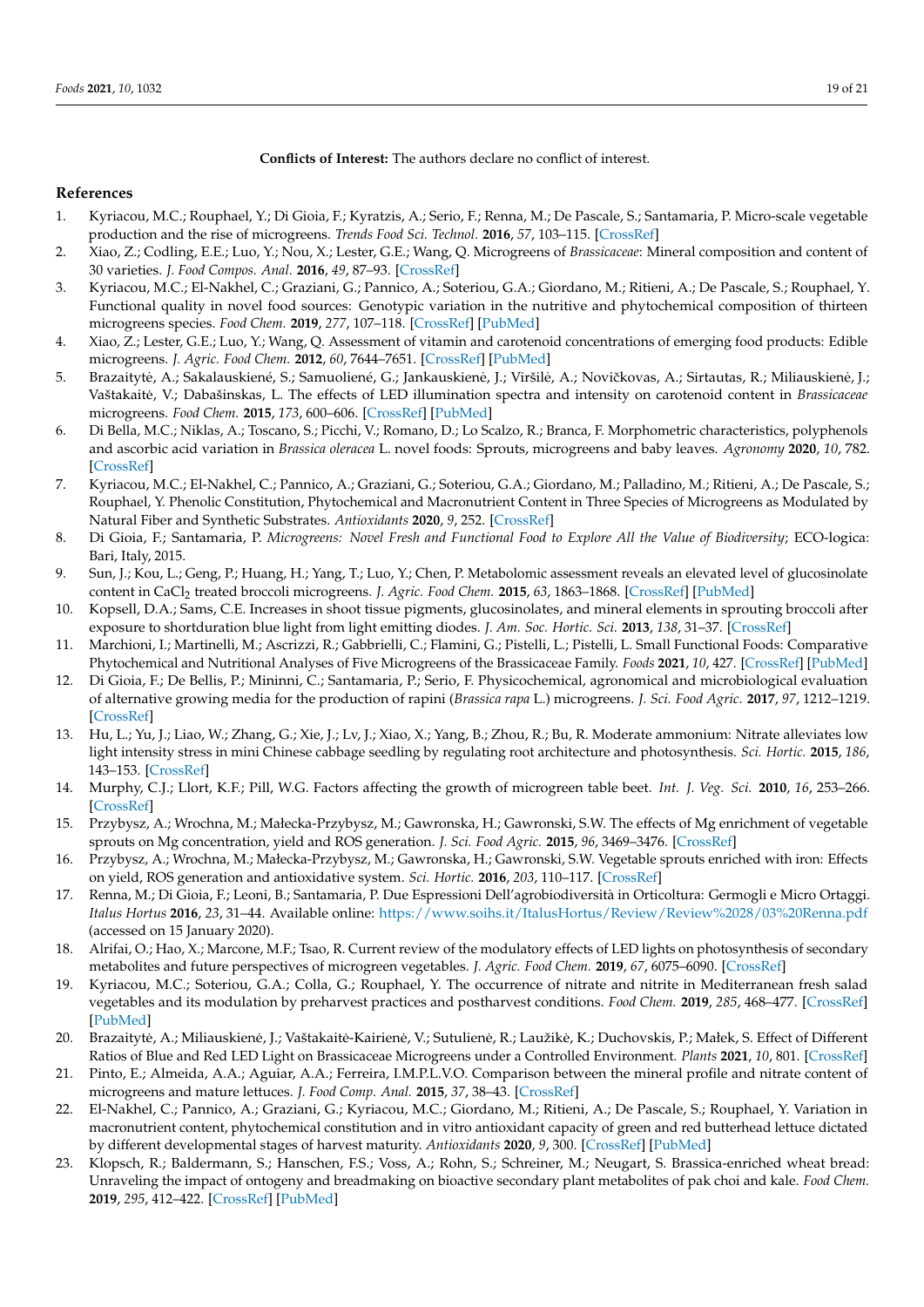- <span id="page-19-0"></span>24. Waterland, N.L.; Moon, Y.; Tou, J.C.; Kim, M.J.; Pena-Yewtukhiw, E.M.; Park, S. Mineral content differs among microgreen, baby leaf, and adult stages in three cultivars of Kale. *HortScience* **2017**, *52*, 566–571. [\[CrossRef\]](http://doi.org/10.21273/HORTSCI11499-16)
- <span id="page-19-1"></span>25. de la Fuente, B.; López-García, G.; Máñez, V.; Alegría, A.; Barberá, R.; Cilla, A. Evaluation of the bioaccessibility of antioxidant bioactive compounds and minerals of four genotypes of *Brassicaceae* microgreens. *Foods* **2019**, *8*, 250. [\[CrossRef\]](http://doi.org/10.3390/foods8070250)
- <span id="page-19-2"></span>26. Xiao, Z.; Luo, Y.; Lester, G.E.; Kou, L.; Yang, T.; Wang, Q. Postharvest quality and shelf life of radish microgreens as impacted by storage temperature, packaging film, and chlorine wash treatment. *Food Sci. Technol.* **2014**, *5*, 551–558. [\[CrossRef\]](http://doi.org/10.1016/j.lwt.2013.09.009)
- <span id="page-19-3"></span>27. Kyriacou, M.C.; Rouphael, Y. Towards a new definition of quality for fresh fruits and vegetables. *Sci. Hortic.* **2018**, *234*, 463–469. [\[CrossRef\]](http://doi.org/10.1016/j.scienta.2017.09.046)
- <span id="page-19-4"></span>28. Pannico, A.; Graziani, G.; El-Nakhel, C.; Giordano, M.; Ritieni, A.; Kyriacou, M.C.; Rouphael, Y. Nutritional stress suppresses nitrate content and positively impacts ascorbic acid concentration and phenolic acids profile of lettuce microgreens. *Italus Hortus* **2020**, *27*, 41–52. [\[CrossRef\]](http://doi.org/10.26353/j.itahort/2020.3.4152)
- <span id="page-19-5"></span>29. Lichtenthaler, H.K.; Wellburn, A.R. Determinations of total carotenoids and chlorophylls a and b of leaf extracts in different solvents. *Biochem. Soc. Trans.* **1983**, *11*, 591–592. [\[CrossRef\]](http://doi.org/10.1042/bst0110591)
- <span id="page-19-6"></span>30. Kampfenkel, K.; Van Montagu, M.; Inzé, D. Extraction and determination of ascorbate and dehydroascorbate from plant tissue. *Anal. Biochem.* **1995**, *225*, 165–167. [\[CrossRef\]](http://doi.org/10.1006/abio.1995.1127)
- <span id="page-19-7"></span>31. Fogliano, V.; Verde, V.; Randazzo, G.; Ritieni, A. Methods for measuring antioxidant activity and its application to monitoring the antioxidant capacity of wines. *J. Agric. Food Chem.* **1999**, *47*, 1035–1040. [\[CrossRef\]](http://doi.org/10.1021/jf980496s)
- <span id="page-19-8"></span>32. Volpe, M.G.; Nazzaro, M.; Di Stasio, M.; Siano, F.; Coppola, R.; De Marco, A. Content of micronutrients, mineral and trace elements in some Mediterranean spontaneous edible herbs. *Chem. Cent. J.* **2015**, *9*, 57. [\[CrossRef\]](http://doi.org/10.1186/s13065-015-0137-9) [\[PubMed\]](http://www.ncbi.nlm.nih.gov/pubmed/26473007)
- <span id="page-19-9"></span>33. El-Nakhel, C.; Pannico, A.; Graziani, G.; Kyriacou, M.C.; Gaspari, A.; Ritieni, A.; De Pascale, S.; Rouphael, Y. Nutrient supplementation configures the bioactive profile and production characteristics of three *Brassica* L. Microgreens species grown in peat-based media. *Agronomy* **2021**, *11*, 346. [\[CrossRef\]](http://doi.org/10.3390/agronomy11020346)
- <span id="page-19-10"></span>34. Huang, B.; Lei, Y.; Tang, Y.; Zhang, J.; Qin, L.; Liu, J. Comparison of HS-SPME with hydrodistillation and SFE for the analysis of the volatile compounds of Zisu and Baisu, two varietal species of *Perilla frutescens* of Chinese origin. *Food Chem.* **2011**, *125*, 268–275. [\[CrossRef\]](http://doi.org/10.1016/j.foodchem.2010.08.043)
- <span id="page-19-11"></span>35. Klimankova, E.; Holadová, K.; Hajšlová, J.; Čajka, T.; Poustka, J.; Koudela, M. Aroma profiles of five basil (*Ocimum basilicum* L.) cultivars grown under conventional and organic conditions. *Food Chem.* **2008**, *107*, 464–472. [\[CrossRef\]](http://doi.org/10.1016/j.foodchem.2007.07.062)
- <span id="page-19-12"></span>36. Gharibzahedi, S.M.T.; Jafari, S.M. The importance of minerals in human nutrition bioavailability, food fortification, processing effects and nanoencapsulation. *Trends Food Sci. Technol.* **2017**, *62*, 119–132. [\[CrossRef\]](http://doi.org/10.1016/j.tifs.2017.02.017)
- <span id="page-19-13"></span>37. Levander, O.A. Fruit and vegetable contributions to dietary mineral intake in human health and disease. *HortScience* **1990**, *25*, 1486–1488. [\[CrossRef\]](http://doi.org/10.21273/HORTSCI.25.12.1486)
- <span id="page-19-14"></span>38. Liang, J.; Han, B.Z.; Nout, M.R.; Hamer, R.J. Effect of soaking and phytase treatment on phytic acid, calcium, iron and zinc in rice fractions. *Food Chem.* **2009**, *115*, 789–794. [\[CrossRef\]](http://doi.org/10.1016/j.foodchem.2008.12.051)
- <span id="page-19-15"></span>39. Choi, M.K.; Lee, W.Y.; Park, J.D. Relation among mineral (Ca, P, Fe, Na, K, Zn) intakes, blood pressure, and blood lipids in Korean adults. *Korean J. Nutr.* **2005**, *8*, 827–835.
- <span id="page-19-16"></span>40. Nicolle, C.; Carnat, A.; Fraisse, D.; Lamaison, J.L.; Rock, E.; Michel, H.; Amoureux, P.; Remesy, C. Characterisation and variation of antioxidant micronutrients in lettuce (*Lactuca sativa* folium). *J. Sci. Food Agric.* **2004**, *84*, 2061–2069. [\[CrossRef\]](http://doi.org/10.1002/jsfa.1916)
- <span id="page-19-17"></span>41. Brazaityte, A.; Jankauskiene, J.; Novickovas, A. The effects of supplementary short-term red LEDs lighting on nutritional quality of *Perilla frutescens* L. microgreens. *Rural Dev.* **2013**, *2013*, 54.
- <span id="page-19-18"></span>42. Young, A.J.; Lowe, G.M. Antioxidant and prooxidant properties of carotenoids. *Arch. Biochem. Biophys.* **2001**, *385*, 20–27. [\[CrossRef\]](http://doi.org/10.1006/abbi.2000.2149)
- <span id="page-19-19"></span>43. Kvansakul, J.; Rodriguez-Carmona, M.; Edgar, D.F.; Barker, F.M.; Kopcke, W.; Schalch, W.; Barbur, J.L. Supplementation with the carotenoids lutein or zeaxanthin improves human visual performance. *Ophthalmic Physiol. Opt.* **2006**, *26*, 362–371. [\[CrossRef\]](http://doi.org/10.1111/j.1475-1313.2006.00387.x) [\[PubMed\]](http://www.ncbi.nlm.nih.gov/pubmed/16792735)
- <span id="page-19-20"></span>44. Heinze, M.; Hanschen, F.S.; Wiesner-Reinhold, M.; Baldermann, S.; Gräfe, J.; Schreiner, M.; Neugart, S. Effects of developmental stages and reduced UVB and low UV conditions on plant secondary metabolite profiles in Pak Choi (*Brassica rapa* subsp. *chinensis*). *J. Agric. Food Chem.* **2018**, *66*, 1678–1692. [\[CrossRef\]](http://doi.org/10.1021/acs.jafc.7b03996)
- <span id="page-19-21"></span>45. Saini, R.K.; Keum, Y.S. Significance of genetic, environmental, and pre-and postharvest factors affecting carotenoid contents in crops: A review. *J. Agric. Food Chem.* **2018**, *66*, 5310–5324. [\[CrossRef\]](http://doi.org/10.1021/acs.jafc.8b01613)
- <span id="page-19-22"></span>46. Xiao, Z.; Lester, G.E.; Park, E.; Saftner, R.A.; Luo, Y.; Wang, Q. Evaluation and correlation of sensory attributes and chemical compositions of emerging fresh produce: Microgreens. *Postharvest Biol. Technol.* **2015**, *110*, 140–148. [\[CrossRef\]](http://doi.org/10.1016/j.postharvbio.2015.07.021)
- <span id="page-19-23"></span>47. Ebert, A.W.; Chang, C.H.; Yan, M.R.; Yang, R.Y. Nutritional composition of mungbean and soybean sprouts compared to their adult growth stage. *Food Chem.* **2017**, *237*, 15–22. [\[CrossRef\]](http://doi.org/10.1016/j.foodchem.2017.05.073) [\[PubMed\]](http://www.ncbi.nlm.nih.gov/pubmed/28763980)
- <span id="page-19-24"></span>48. Smirnoff, N.; Wheeler, G.L. Ascorbic acid in plants: Biosynthesis and function. *Crit. Rev. Biochem. Mol. Biol.* **2000**, *35*, 291–314. [\[CrossRef\]](http://doi.org/10.1080/10409230008984166) [\[PubMed\]](http://www.ncbi.nlm.nih.gov/pubmed/11005203)
- <span id="page-19-25"></span>49. Chaves-Silva, S.; dos Santos, A.L.; Chalfun-Júnior, A.; Zhao, J.; Peres, L.E.P.; Benedito, V.A. Understanding the genetic regulation of anthocyanin biosynthesis in plants—Tools for breeding purple varieties of fruits and vegetables. *Phytochemistry* **2018**, *153*, 11–27. [\[CrossRef\]](http://doi.org/10.1016/j.phytochem.2018.05.013) [\[PubMed\]](http://www.ncbi.nlm.nih.gov/pubmed/29803860)